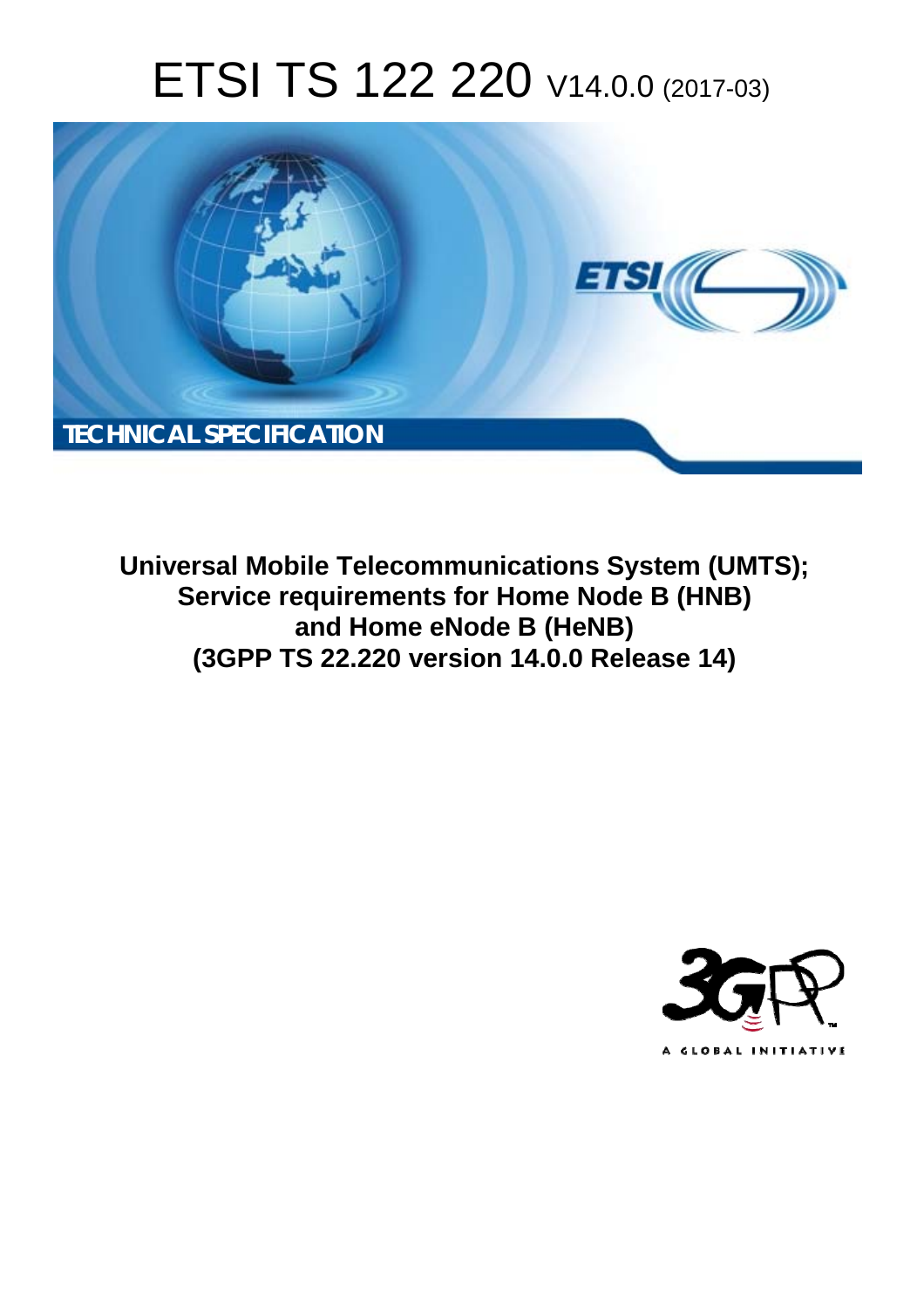Reference RTS/TSGS-0122220ve00

> Keywords UMTS

#### *ETSI*

#### 650 Route des Lucioles F-06921 Sophia Antipolis Cedex - FRANCE

Tel.: +33 4 92 94 42 00 Fax: +33 4 93 65 47 16

Siret N° 348 623 562 00017 - NAF 742 C Association à but non lucratif enregistrée à la Sous-Préfecture de Grasse (06) N° 7803/88

#### *Important notice*

The present document can be downloaded from: <http://www.etsi.org/standards-search>

The present document may be made available in electronic versions and/or in print. The content of any electronic and/or print versions of the present document shall not be modified without the prior written authorization of ETSI. In case of any existing or perceived difference in contents between such versions and/or in print, the only prevailing document is the print of the Portable Document Format (PDF) version kept on a specific network drive within ETSI Secretariat.

Users of the present document should be aware that the document may be subject to revision or change of status. Information on the current status of this and other ETSI documents is available at <https://portal.etsi.org/TB/ETSIDeliverableStatus.aspx>

If you find errors in the present document, please send your comment to one of the following services: <https://portal.etsi.org/People/CommiteeSupportStaff.aspx>

#### *Copyright Notification*

No part may be reproduced or utilized in any form or by any means, electronic or mechanical, including photocopying and microfilm except as authorized by written permission of ETSI.

The content of the PDF version shall not be modified without the written authorization of ETSI. The copyright and the foregoing restriction extend to reproduction in all media.

> © European Telecommunications Standards Institute 2017. All rights reserved.

**DECT**TM, **PLUGTESTS**TM, **UMTS**TM and the ETSI logo are Trade Marks of ETSI registered for the benefit of its Members. **3GPP**TM and **LTE**™ are Trade Marks of ETSI registered for the benefit of its Members and of the 3GPP Organizational Partners.

**GSM**® and the GSM logo are Trade Marks registered and owned by the GSM Association.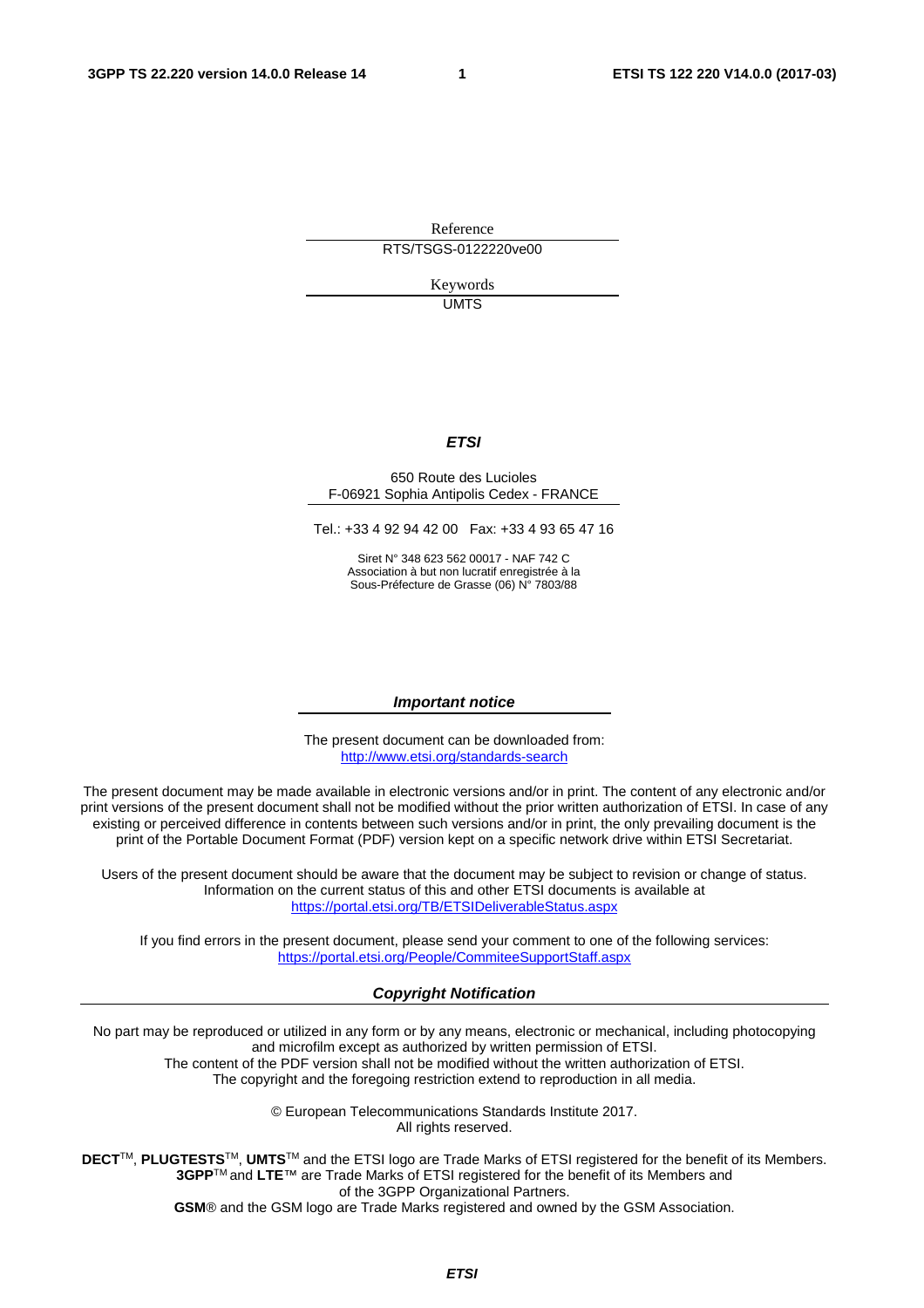### <span id="page-2-0"></span>Intellectual Property Rights

IPRs essential or potentially essential to the present document may have been declared to ETSI. The information pertaining to these essential IPRs, if any, is publicly available for **ETSI members and non-members**, and can be found in ETSI SR 000 314: *"Intellectual Property Rights (IPRs); Essential, or potentially Essential, IPRs notified to ETSI in respect of ETSI standards"*, which is available from the ETSI Secretariat. Latest updates are available on the ETSI Web server ([https://ipr.etsi.org/\)](https://ipr.etsi.org/).

Pursuant to the ETSI IPR Policy, no investigation, including IPR searches, has been carried out by ETSI. No guarantee can be given as to the existence of other IPRs not referenced in ETSI SR 000 314 (or the updates on the ETSI Web server) which are, or may be, or may become, essential to the present document.

### Foreword

The present document may refer to technical specifications or reports using their 3GPP identities, UMTS identities or GSM identities. These should be interpreted as being references to the corresponding ETSI deliverables.

The cross reference between GSM, UMTS, 3GPP and ETSI identities can be found under [http://webapp.etsi.org/key/queryform.asp.](http://webapp.etsi.org/key/queryform.asp)

### Modal verbs terminology

In the present document "**shall**", "**shall not**", "**should**", "**should not**", "**may**", "**need not**", "**will**", "**will not**", "**can**" and "**cannot**" are to be interpreted as described in clause 3.2 of the [ETSI Drafting Rules](https://portal.etsi.org/Services/editHelp!/Howtostart/ETSIDraftingRules.aspx) (Verbal forms for the expression of provisions).

"**must**" and "**must not**" are **NOT** allowed in ETSI deliverables except when used in direct citation.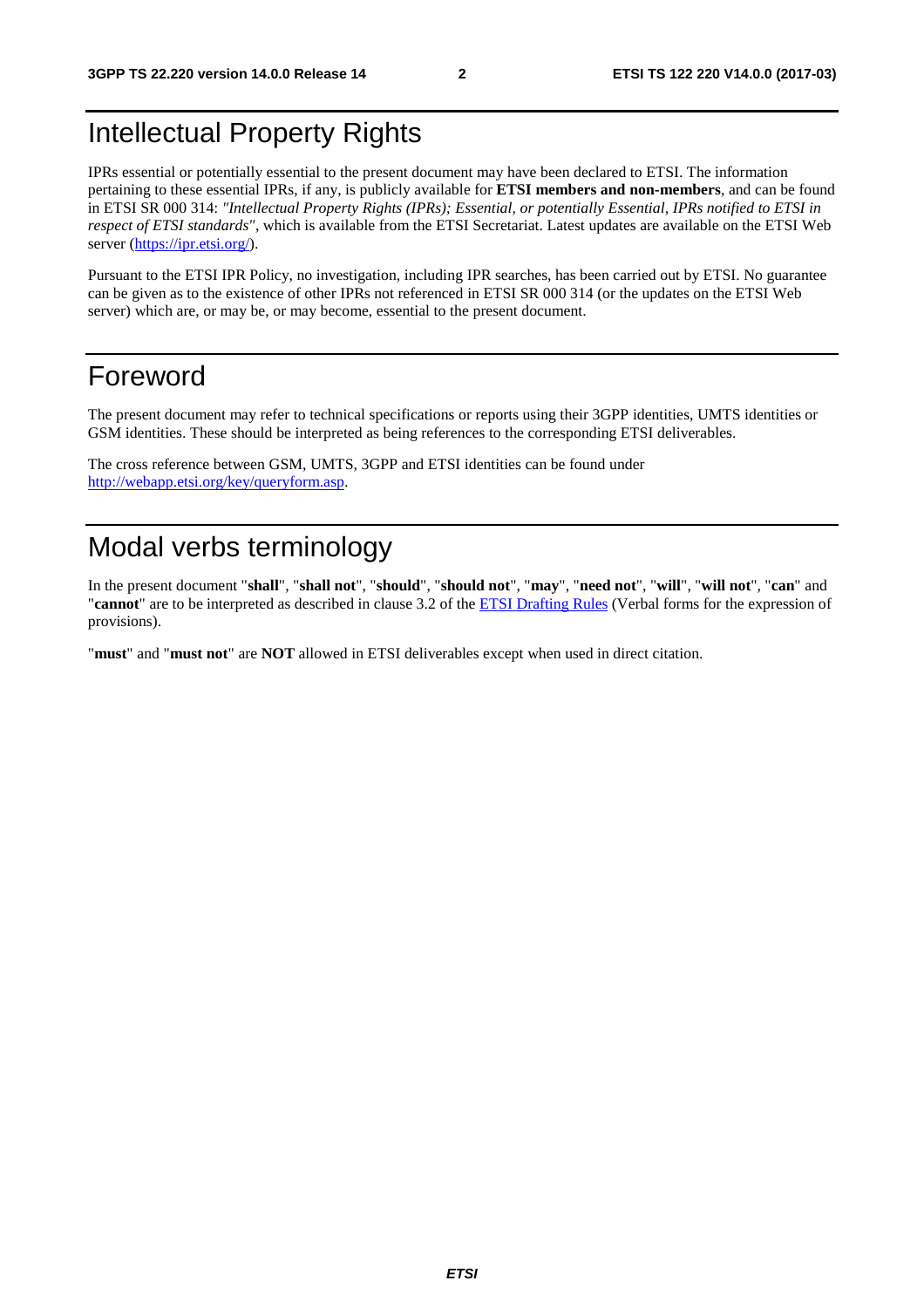$\mathbf{3}$ 

### Contents

| 1              |  |  |  |  |  |  |  |
|----------------|--|--|--|--|--|--|--|
| $\overline{2}$ |  |  |  |  |  |  |  |
| 3              |  |  |  |  |  |  |  |
| 3.1            |  |  |  |  |  |  |  |
| 3.2            |  |  |  |  |  |  |  |
| 4              |  |  |  |  |  |  |  |
| 4.1            |  |  |  |  |  |  |  |
| 5              |  |  |  |  |  |  |  |
| 5.1            |  |  |  |  |  |  |  |
| 5.2            |  |  |  |  |  |  |  |
| 5.3            |  |  |  |  |  |  |  |
| 5.3.1          |  |  |  |  |  |  |  |
| 5.3.2          |  |  |  |  |  |  |  |
| 5.4            |  |  |  |  |  |  |  |
| 5.4.1          |  |  |  |  |  |  |  |
| 5.4.2          |  |  |  |  |  |  |  |
| 5.5            |  |  |  |  |  |  |  |
| 5.5.1          |  |  |  |  |  |  |  |
| 5.5.2          |  |  |  |  |  |  |  |
| 5.5.3          |  |  |  |  |  |  |  |
| 5.5.4          |  |  |  |  |  |  |  |
| 5.6            |  |  |  |  |  |  |  |
| 5.6.1          |  |  |  |  |  |  |  |
| 5.6.2          |  |  |  |  |  |  |  |
| 5.6.3          |  |  |  |  |  |  |  |
| 5.7            |  |  |  |  |  |  |  |
| 5.7.1          |  |  |  |  |  |  |  |
| 5.7.2          |  |  |  |  |  |  |  |
| 5.8            |  |  |  |  |  |  |  |
| 5.9            |  |  |  |  |  |  |  |
| 5.10           |  |  |  |  |  |  |  |
| 5.11           |  |  |  |  |  |  |  |
| 5.11.1         |  |  |  |  |  |  |  |
| 5.11.2         |  |  |  |  |  |  |  |
| 6              |  |  |  |  |  |  |  |
| 6.1            |  |  |  |  |  |  |  |
| 6.2            |  |  |  |  |  |  |  |
|                |  |  |  |  |  |  |  |
| 7              |  |  |  |  |  |  |  |
| 7.1            |  |  |  |  |  |  |  |
| 7.1.1          |  |  |  |  |  |  |  |
| 8              |  |  |  |  |  |  |  |
| 8.1            |  |  |  |  |  |  |  |
| 8.2            |  |  |  |  |  |  |  |
|                |  |  |  |  |  |  |  |
| 9              |  |  |  |  |  |  |  |
| 9.1            |  |  |  |  |  |  |  |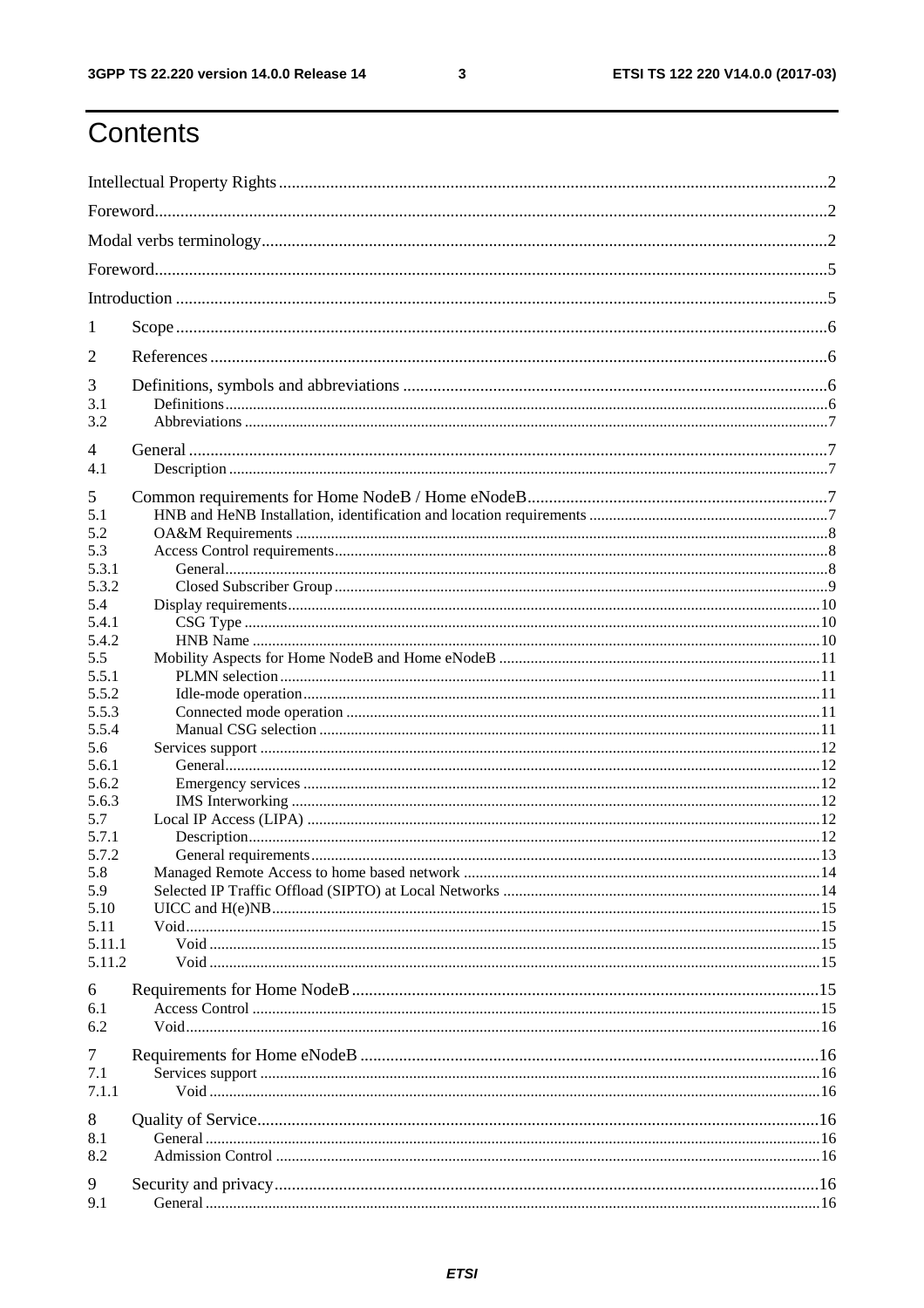$\overline{\mathbf{4}}$ 

| 9.2 |                               |  |
|-----|-------------------------------|--|
| 9.3 |                               |  |
| 10  |                               |  |
|     | <b>Annex A (informative):</b> |  |
|     | <b>Annex B</b> (informative): |  |
|     | <b>Annex C</b> (informative): |  |
|     | <b>Annex D</b> (informative): |  |
|     |                               |  |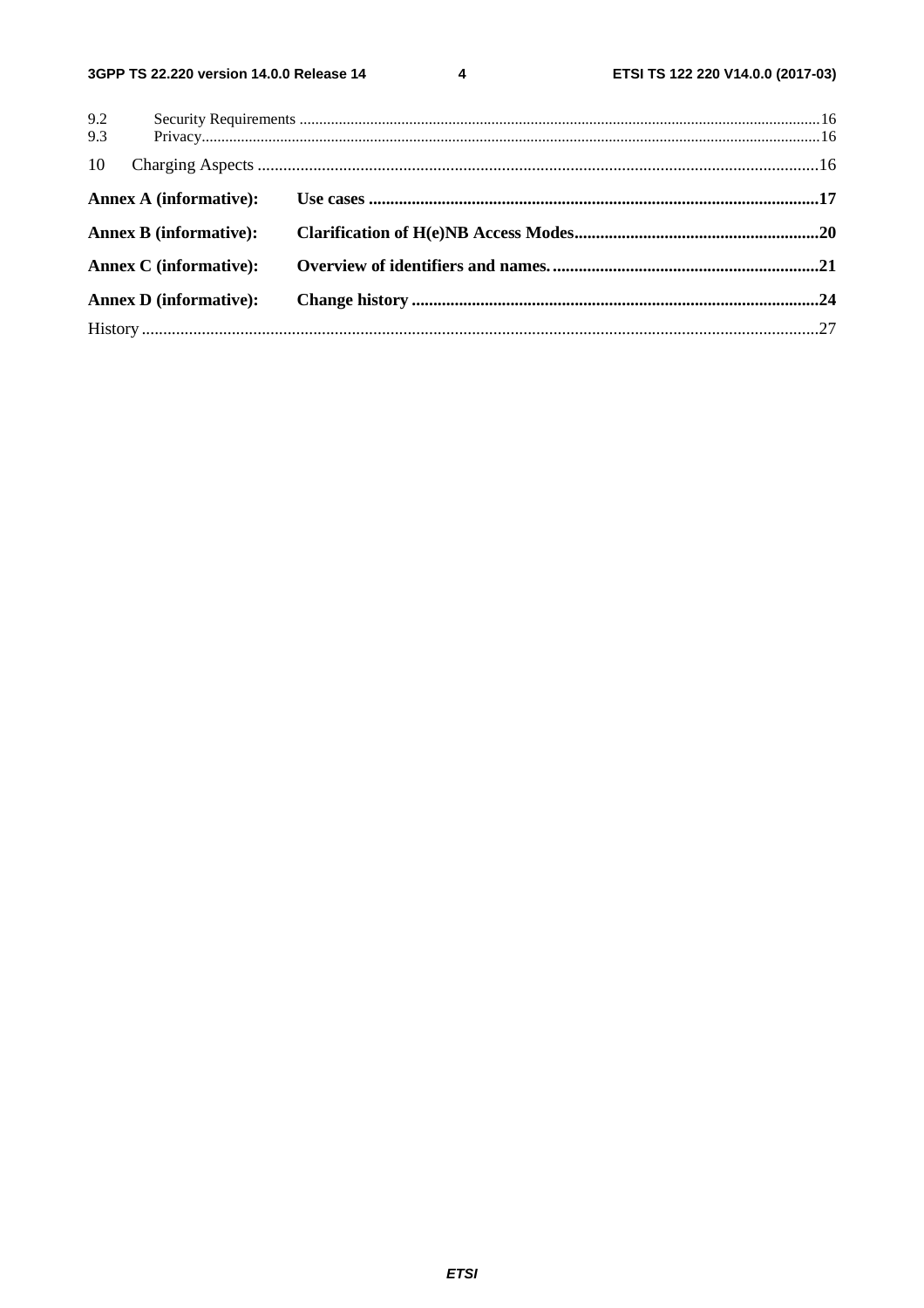### <span id="page-5-0"></span>Foreword

This Technical Specification (TS) has been produced by ETSI 3rd Generation Partnership Project (3GPP).

The contents of the present document are subject to continuing work within the TSG and may change following formal TSG approval. Should the TSG modify the contents of the present document, it will be re-released by the TSG with an identifying change of release date and an increase in version number as follows:

Version x.y.z

where:

- x the first digit:
	- 1 presented to TSG for information;
	- 2 presented to TSG for approval;
	- 3 or greater indicates TSG approved document under change control.
- y the second digit is incremented for all changes of substance, i.e. technical enhancements, corrections, updates, etc.
- z the third digit is incremented when editorial only changes have been incorporated in the document.

### Introduction

In Rel-8, 3GPP has specified the basic functionalities for the support of Home Node B (HNB) and Home eNodeB (HeNB). The requirements for these basic functionalities were captured in TS 22.011.

From Rel-9 onward, it has been agreed to consolidate all the requirements from Rel-8 and further requirements for HNB and HeNB in a new TS, which is this specification.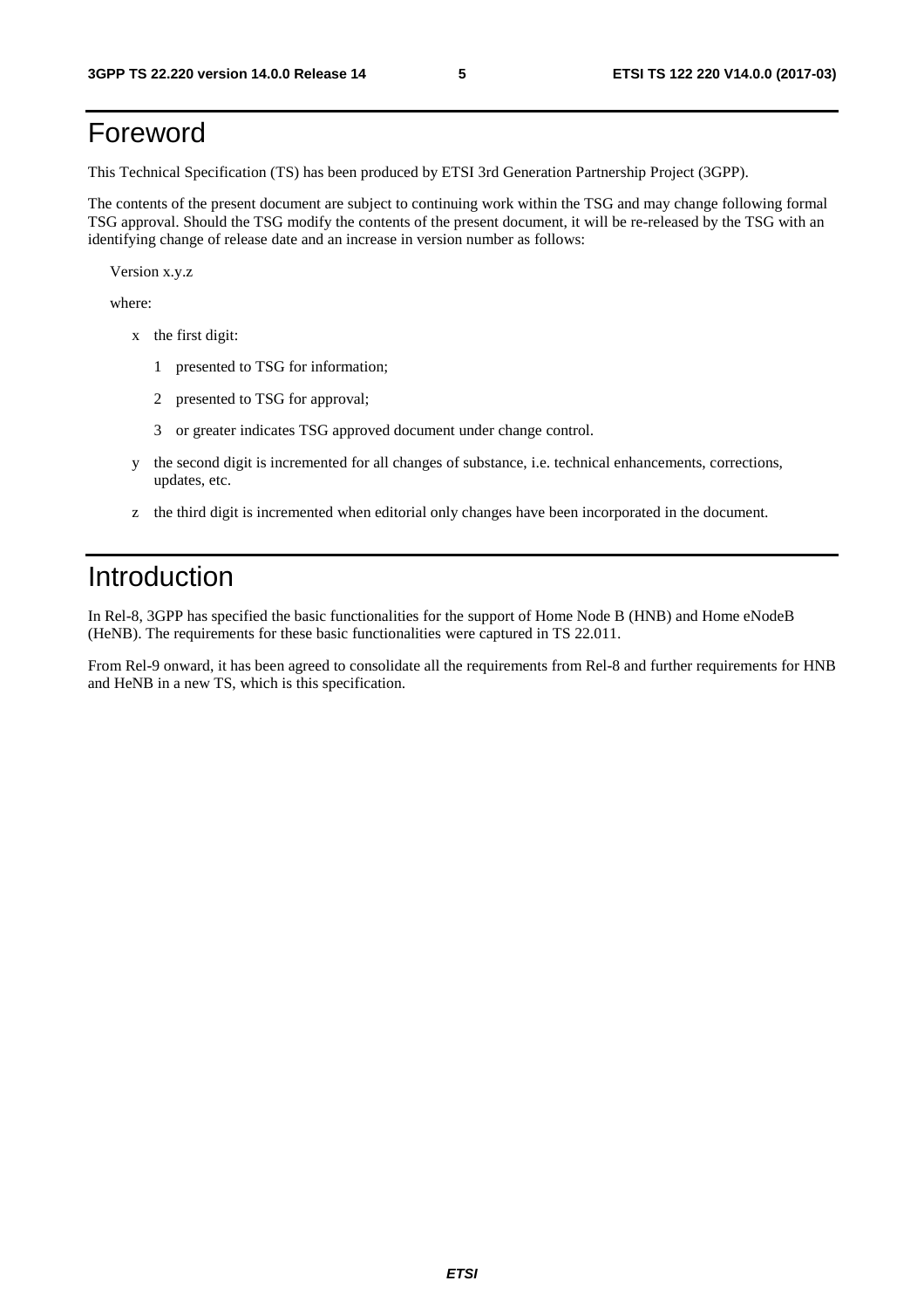### <span id="page-6-0"></span>1 Scope

This specification defines the service requirements for the basic functionalities for the support of Home NodeB (HNB) and Home eNodeB (HeNB) – jointly referred to as  $H(e)NB$  – and the further functionalities that will enable the mobile operators to provide more advanced services as well as improving the user experience.

### 2 References

The following documents contain provisions which, through reference in this text, constitute provisions of the present document.

- References are either specific (identified by date of publication, edition number, version number, etc.) or non-specific.
- For a specific reference, subsequent revisions do not apply.
- For a non-specific reference, the latest version applies. In the case of a reference to a 3GPP document (including a GSM document), a non-specific reference implicitly refers to the latest version of that document *in the same Release as the present document*.
- [1] 3GPP TR 21.905: "Vocabulary for 3GPP Specifications".
- [2] Void
- [3] 3GPP TS 22.246: "Multimedia Broadcast/Multicast Service (MBMS) user services; Stage 1".
- [4] 3GPP TS 22.101: "Service Aspects; Service Principles".
- [5] TR-069 Amendment 2: "CPE WAN Management Protocol v1.1, Broadband Forum", viewable at <http://www.broadband-forum.org/technical/download/TR-069Amendment2.pdf>
- [6] 3GPP TS 25.304: "User Equipment (UE) procedures in idle mode and procedures for cell reselection in connected mode".
- [7] 3GPP TS 36.304: "Evolved Universal Terrestrial Radio Access (E-UTRA); User Equipment (UE) procedures in idle mode".
- [8] 3GPP TS 22.115: "Service aspects; Charging and billing".
- [9] 3GPP TS 22.268: "Public Warning System (PWS) requirements".
- [10] 3GPP TS 22.011: "Service accessibility".
- [11] 3GPP TS 31.115: "Secured packet structure for (Universal) Subscriber Identity Mobule (U)SIM Toolkit applications".
- [12] 3GPP TS 31.116: "Remote APDU Structure for (U)SIM Toolkit applications".

### 3 Definitions, symbols and abbreviations

### 3.1 Definitions

For the purposes of the present document, the terms and definitions given in TR 21.905 [1] and the following apply. A term defined in the present document takes precedence over the definition of the same term, if any, in TR 21.905 [1].

**Closed access mode:** H(e)NB provides services only to its associated CSG members.

**Home based network**: An IP based network in the same premises as, and is connected to, the H(e)NB.

**Hybrid access mode:** H(e)NB provides services to its associated CSG members and to non-CSG members.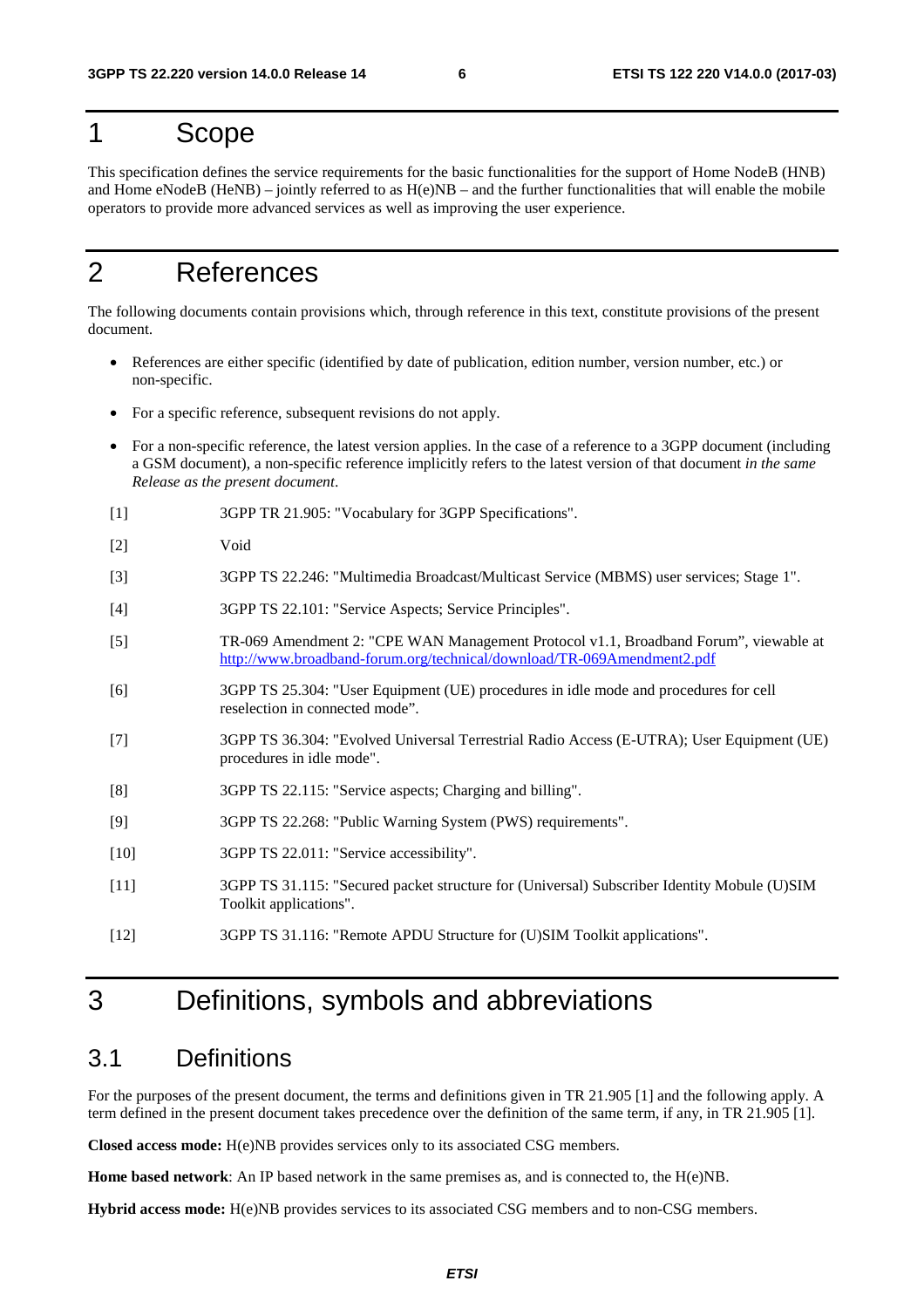<span id="page-7-0"></span>**Open access mode:** H(e)NB operates as a normal NodeB or eNodeB.

**HNB**: A HNB is a Customer-premises equipment that connects a 3GPP UE over UTRAN wireless air interface to a mobile operator's network using a broadband IP backhaul.

**HeNB**: A HeNB is a Customer-premises equipment that connects a 3GPP UE over EUTRAN wireless air interface to a mobile operator's network using a broadband IP backhaul.

**H(e)NB Gateway**: H(e)NB Gateway is a mobile operator's equipment (usually physically located on mobile operator premises) through which the H(e)NB gets access to mobile operator's core network.

**H(e)NB Hosting Party**: A H(e)NB Hosting Party has a contractual relationship with the operator, related to the provision of access to the operator's network via one or more H(e)NBs.

NOTE: A H(e)NB Hosting Party is likely to have the billing relationship with the operator. A H(e)NB Hosting Party will typically be the "lead" user in a household, but could be e.g. the corporate IT manager in an enterprise context.

**H(e)NB Subsystem**: A H(e)NB Subsystem consists of the H(e)NB and the H(e)NB Gateway.

#### 3.2 Abbreviations

For the purposes of the present document, the abbreviations given in TR 21.905 [1] and the following apply. An abbreviation defined in the present document takes precedence over the definition of the same abbreviation, if any, in TR 21.905 [1].

| CSG         | Closed Subscriber Group |
|-------------|-------------------------|
| <b>HNB</b>  | Home NodeB              |
| <b>HeNB</b> | Home eNodeB             |
| H(e)NB      | HNB and HeNB            |

### 4 General

### 4.1 Description

Access to 3G and evolved 3G (EPS) services may be provided via UTRAN or E-UTRAN cellular base stations belonging to e.g. domestic, business, commercial enterprises. This type of access may be provided by the PLMN by means of HNB and HeNB (jointly referred to as H(e)NB). The H(e)NB provides services either only to a Closed Subscriber Group (CSG) or to other mobile subscribers too. The H(e)NB is connected to the mobile operator core network using IP via any suitable access technology.

### 5 Common requirements for Home NodeB / Home eNodeB

### 5.1 HNB and HeNB Installation, identification and location requirements

H(e)NB shall have a unique equipment identity.

- All the H(e)NBs serving the same CSG share the same unique (within the PLMN) identity called CSG Identity.
- NOTE: CSGs of different PLMNs are considered different, even if the PLMNs are indicated to the UE as "equivalent PLMNs" [10].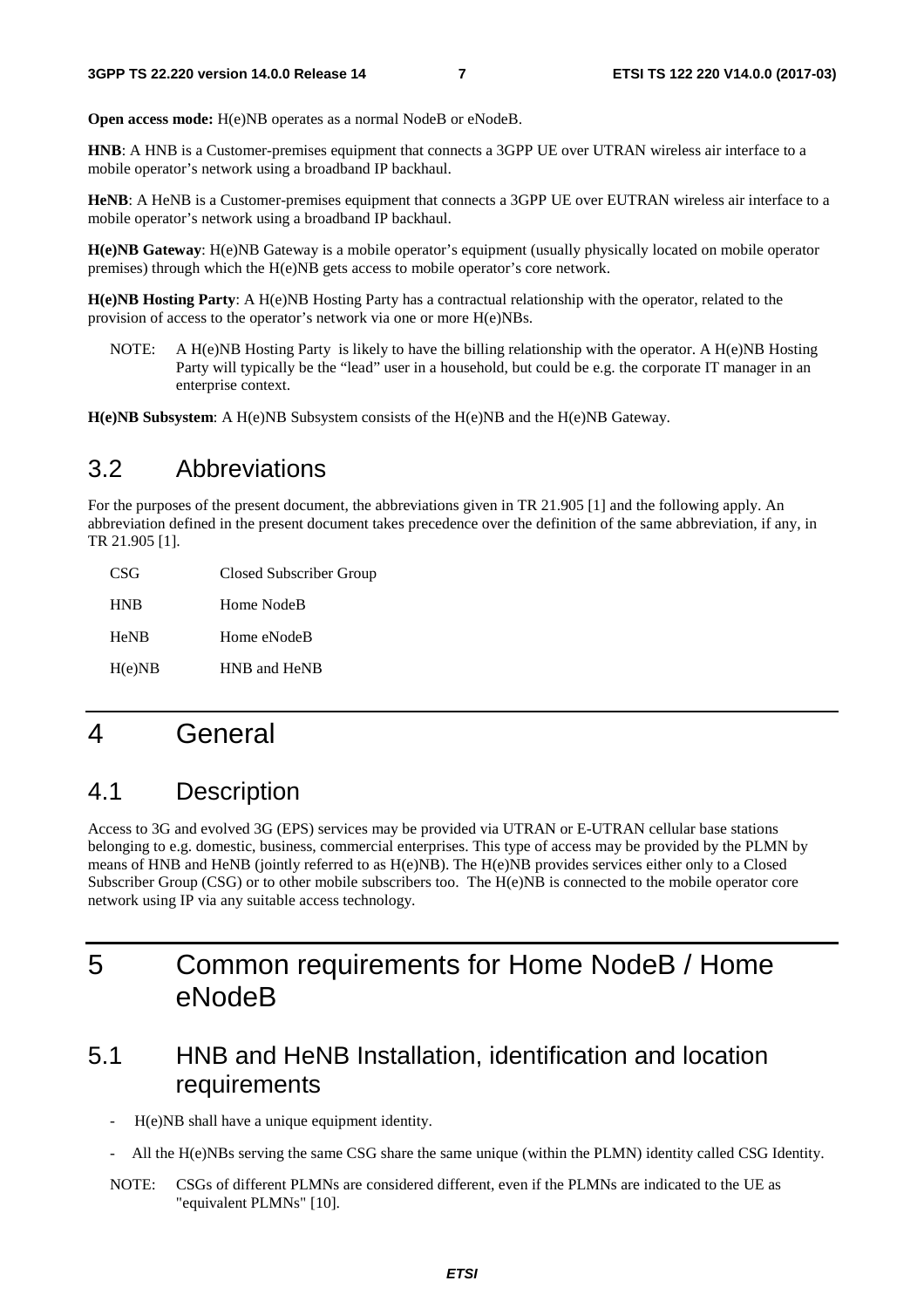- <span id="page-8-0"></span>It shall be possible to support at least 125 million CSG Identities within a PLMN of an operator.
- The radio transmitter of a  $H(e)NB$  shall not be activated until configured and authorised by the operator.
- When installing, provisioning, configuring or re-configuring an H(e)NB the operator shall be able to:
	- verify the H(e)NB's identity.
	- obtain the geographical location of the H(e)NB.
- NOTE: The scenario where a H(e)NB is connected to one operator's network and later changed to another operator's network is not required.
- The operator shall be able to determine that the  $H(e)NB$  is installed and operated in accordance with all relevant regulatory requirements.
- The operator shall be able to configure the settings of the  $H(e)NB$ . In the case where the  $H(e)NB$  has detrimental impact on the spectrum usage, the H(e)NB can be set to out-of-service by the operator.
- Installation and activation of a new H(e)NB shall require no reconfiguration of the operators network.
- The impact of H(e)NB on the core network should be minimised.

### 5.2 OA&M Requirements

- H(e)NB shall support the automatic discovery of an operator's management platform.
- It shall be possible to make use of the operator's management platform to carry out OA&M functions for H(e)NB. The management connection between H(e)NB and the operator's management platform shall be endto-end secure.
- H(e)NB shall support OA&M procedures which allow the operator to remotely configure the H(e)NB, deploy software upgrades, detect and report changes in RF conditions and perform general OA&M tasks. The OA&M procedures shall be as closely aligned as possible with those that are commonly used in broadband access networks such as defined in TR-069 Amendment 2 [5].
- If the connection between  $H(e)NB$  and the rest of the operator network is out of service, then it shall be possible within an operator's defined time period for the H(e)NB to deactivate the air-interface.
- When the  $H(e)NB$  Hosting Party authentication is required by the MNO, the  $H(e)NB$  shall not activate the airinterface unless the authentication of the H(e)NB Hosting Party has been performed successfully.

### 5.3 Access Control requirements

#### 5.3.1 General

- Subject to operator and  $H(e)NB$  Hosting Party agreement, the operator shall be able to configure the  $H(e)NB$ with open, hybrid or closed access mode.
- When the H(e)NB is configured for open access mode, it shall be possible for the H(e)NB to provide services to subscribers of any PLMN, subject to roaming agreement.
- When the H(e)NB is configured for hybrid access mode, it shall be possible for the H(e)NB to provide services to:
	- its associated CSG members, and
	- subscribers of any PLMN not belonging to its associated CSG, subject to roaming agreement.
- When the H(e)NB is configured for closed access mode, only users that belong to its associated CSG shall be able to obtain services.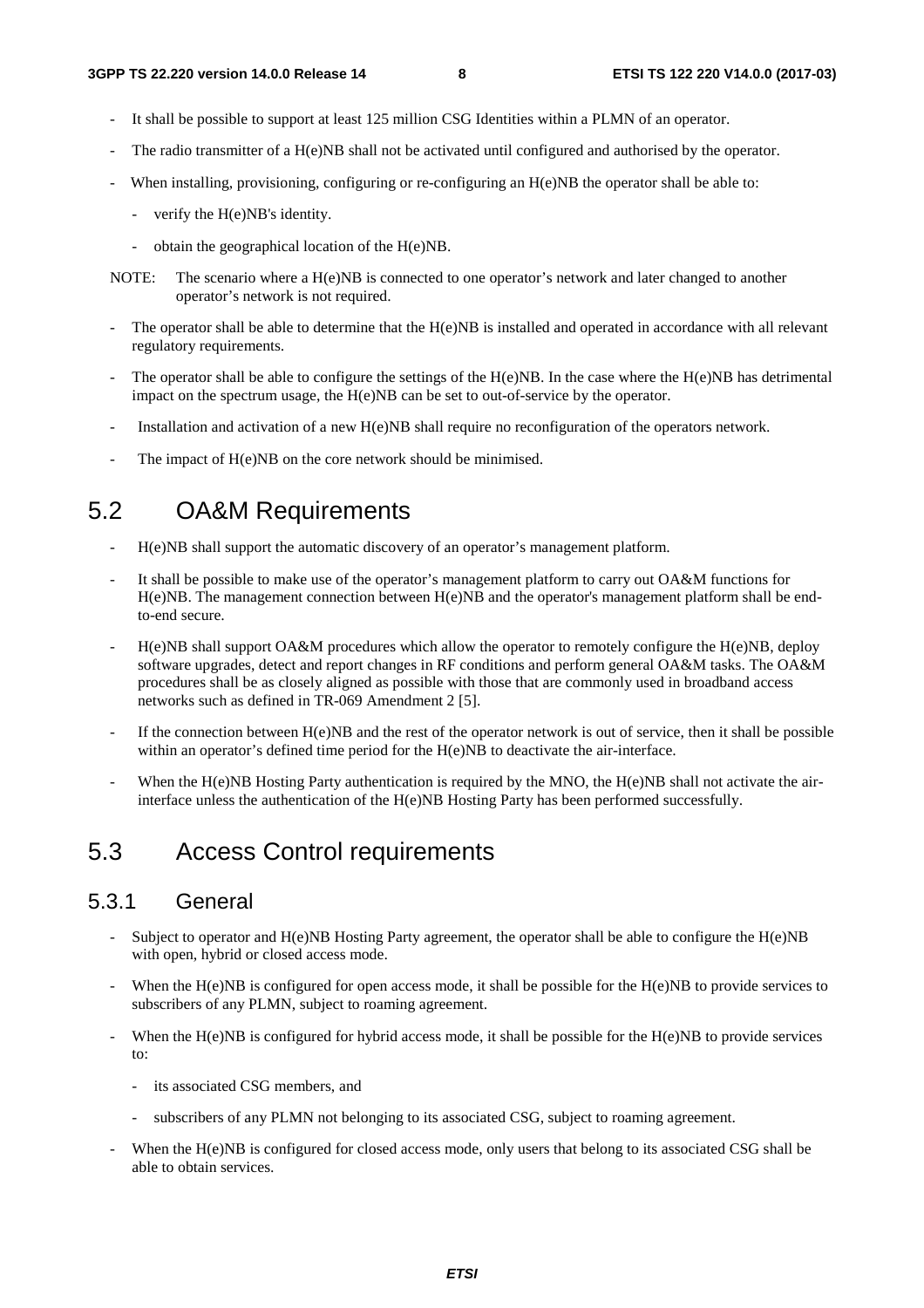- <span id="page-9-0"></span>- CSG members may include subscriber of any PLMN subject to roaming agreement, defined as HPLMN CSG Roaming.
- The VPLMN may support VPLMN Autonomous CSG Roaming by providing CSG membership to the roaming subscriber without exchanging any CSG specific information with the HPLMN. The VPLMN shall disable VPLMN Autonomous CSG Roaming on a per HPLMN basis if requested by the home operator.

NOTE: VPLMN Autonomous CSG Roaming and HPLMN CSG Roaming can be active in the same VPLMN

The CSG membership granted to the subscriber during his stay in the VPLMN may be retained by the VPLMN (e.g. in case the subscriber moves to another PLMN and subsequently returns to the VPLMN).

### 5.3.2 Closed Subscriber Group

- The CSG manager shall be able, under the operator supervision, to add, remove and view CSG membership
- NOTE: the interaction of the user with the application that manages the Allowed CSG Lists is out of scope of 3GPP (e.g. Web interface).
- For each subscriber, the network maintains a single CSG list containing the CSG identities that the subscriber is allowed to use.
- The UE shall contain a list of allowed CSG identities (Allowed CSG List). It shall be possible to store the Allowed CSG List in the USIM. When available, the list on the USIM shall be used. It shall be possible for both, the operator and the UE, to modify the Allowed CSG List.
- The UE shall allow the user to introduce new CSGs to the Allowed CSG List by means of manual CSG selection only.
- The UE shall maintain an operator controlled list of allowed CSG identities (Operator CSG list). It shall be possible to store the Operator CSG list in the USIM. When available, the list on the USIM shall be used. It shall be possible for the operator to modify the Operator CSG List.
- The two lists are maintained independently from each other. A change in the Operator CSG list shall not trigger the UE to modify the Allowed CSG list to reflect such change automatically.
- Except during manual CSG selection, all CSG cells belonging to a CSG identity not included in the Allowed CSG List or Operator CSG list shall be considered not suitable by the UE ("not suitable" as specified in TS 25.304 [6] and TS 36.304 [7]).
- Each CSG identity shall be associated to a subscriber group which identifies the subscribers allowed to access the CSG.
- When the subscriber group is updated, the affected UE shall be informed accordingly.
- For temporary members, it shall be possible to limit the period of time during which the subscriber is considered a member of a CSG (granted access rights). It shall be possible to configure a time period for each temporary member.
- The time period shall be configurable by the CSG manager and/or the operator operating the CSG and shall span from 1 decihour to several days. Unlimited membership to the CSG is allowed.
- When a CSG is no longer considered available to provide services, except for emergency calls (i.e. due to time period expiry or removal of the CSG membership), it shall be possible to continue the established communication in another cell not belonging to this CSG.
- In hybrid access mode when services cannot be provided to a CSG member due to a shortage of  $H(e)NB$ resources it shall be possible to continue the established communication of non-CSG members in another cell.
- In hybrid access mode, to minimise the impact on CSG members from established communication of non-CSG members, it shall be possible for the network to allow the data rate of established PS communication of non-CSG members to be reduced.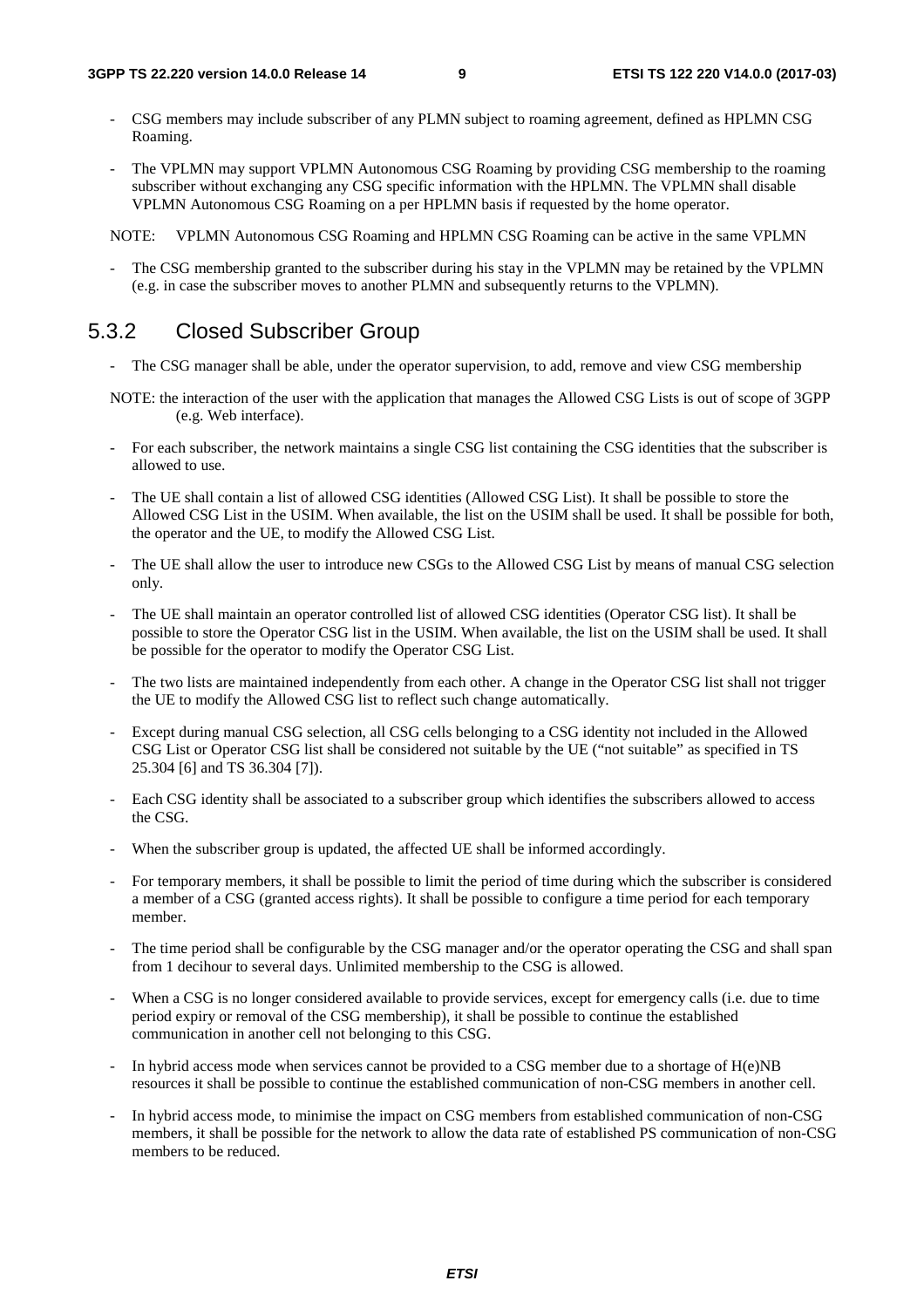### <span id="page-10-0"></span>5.4 Display requirements

### 5.4.1 CSG Type

The CSG Type is an indicator provided by the UE that is configured by the operator.

It shall be possible for the operator to associate a CSG identity in the UE's Allowed CSG List or the Operator CSG List with a CSG Type. Therefore, it is possible that a CSG identity stored in different UEs may either be associated with the same CSG Type or with different CSG Types.

NOTE: The CSG Type allows, for example, information on the applied billing regime to be given to the user.

- When a UE camps on a cell with a CSG identity that is part of the UE's Allowed CSG List and or the Operator CSG List has an associated CSG Type, a UE that has a display capability shall provide the user with the associated CSG Type. A UE that does not have a display capability may provide the CSG Type by other means, e.g. voice notification.
- If the CSG Type for a CSG identity has not been configured in the UE, the UE may provide the HNB Name instead. In this case, the user is notified that the UE is providing the HNB Name rather than CSG Type.
- It shall be possible to store the CSG Type in the USIM. As an option, the CSG Type may be stored in the ME. If the CSG Type is present in the USIM, a CSG Type stored in the ME shall be ignored. If the CSG Type is present in the Operator CSG list, a CSG Type present in the Allowed CSG list shall be ignored.
- The CSG Type shall be stored in text and/or graphical format. When the CSG Type has a text component, the CSG Type text length shall not exceed 12 characters in any language.

### 5.4.2 HNB Name

HNB Name is a common name referring to HNB/HeNB as defined in TR 21.905 [1].

- It shall be possible for a CSG cell and for a hybrid cell to broadcast a HNB Name in free text format. The UE may display the HNB Name when camping on the cell where it is broadcasted. The HNB Name, if broadcasted or stored in the UE, shall be available to the user during manual CSG selection. The HNB Name shall be configurable by the operator or the H(e)NB Hosting Party at the discretion of the operator.
- The HNB Name length shall not exceed 48x8 bits.
- NOTE 1: In order to allow the maximum flexibility in the way the HNB Name is configured in any language, UTF-8 coding should be used; this allows a maximum length of 48 characters coded on one byte, 24 characters on two bytes, 16 characters on 3 bytes down to a minimum of 12 characters if all characters are encoded on 4 bytes.
- If available and depending on operator preferences a HNB Name may be stored together with the associated CSG Identity in the UE's Operator CSG List.
- If available and depending on operator preferences a HNB Name may be stored together with the associated CSG Identity in the UE's Allowed CSG List.
- A HNB Name present in the Operator CSG list shall take precedence over a HNB Name present in the Allowed CSG list, which in turn shall take precedence over the broadcasted HNB Name.
- NOTE 2: The UE's Operator CSG List and Allowed CSG List are stored on the USIM or, optionally, in the ME as specified in section 5.3.2.
- NOTE 3: The HNB Name is necessary in order to aid the user in choosing the correct CSG identity when performing a manual CSG identity selection.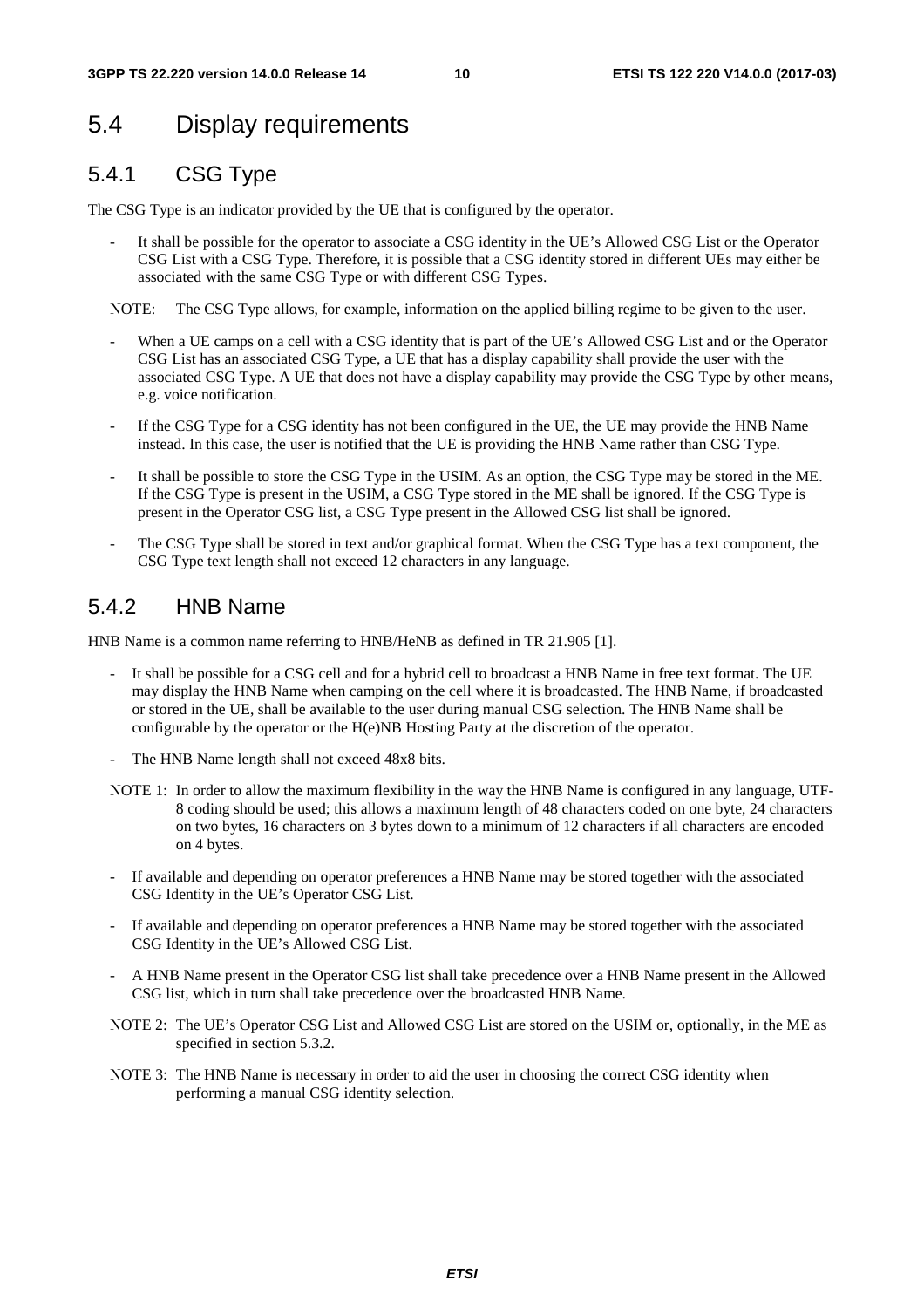### <span id="page-11-0"></span>5.5 Mobility Aspects for Home NodeB and Home eNodeB

#### 5.5.1 PLMN selection

The standard automatic and manual network selection procedures are used to register a UE on a PLMN via a H(e)NB.

#### 5.5.2 Idle-mode operation

In addition to normal cell reselection procedures, the following requirements apply:

- It shall be possible to support idle mode mobility between a  $H(e)NB$  cell and other cells and between  $H(e)NB$ cells.
- A UE in idle mode shall prefer to select a cell whose CSG Identity is in the UE's Allowed CSG List or in the Operator CSG list, when the cell reselection criteria has been met.

NOTE: All CSG identities on the Allowed CSG list and the Operator CSG list have the same priority.

The cell reselection procedure should not result in excessive power consumption in the UE.

#### 5.5.3 Connected mode operation

- It shall be possible to support service continuity, including handover, between a  $H(e)NB$  cell and other cells and between H(e)NB cells. This includes H(e)NB cells in residential and enterprise environment.
- For operational and deployment purposes, handovers between a H(e)NB cell and other cells and between H(e)NB cells should not significantly increase mobility related signalling.
- Data session(s) may be terminated by the network after the UE leaves the H(e)NB coverage area on a per UE basis (e.g. based on subscriber tariff change).

#### 5.5.4 Manual CSG selection

The user shall be able to request the UE to perform a scan for available CSGs. When such request is received the UE shall perform a scan of available CSGs, their CSG Identities and their HNB Names. In the UE display, the available CSGs shall be represented by their associated HNB Names and PLMN Name(s). If the HNB Name is not available, the CSG Identity shall be displayed instead.

An indication shall be given to the user as to which of the available CSGs is contained in the Allowed CSG List or Operator CSG list. The available CSGs shall be displayed in the following order:

- The CSGs, whose CSG Identities are contained in the Allowed CSG list.
- The CSGs, whose CSG Identities are contained in the Operator CSG List.
- Any other CSG, whose CSG Identity is not included in the Allowed CSG List or the Operator CSG list.

The HPLMN shall configure, on a PLMN basis, the UE to display the available CSGs so that either:

- all CSGs are displayed, or
- only CSGs in the Operator CSG List are displayed.
- NOTE: It is assumed that OMA DM/OTA will be used by the HPLMN to configure the ME/USIM

By default, the UE shall display all available CSGs for any PLMN, unless the UE has been configured by the HPLMN, for a specific PLMN, to display only CSGs in the Operator CSG List that are available.

When the user selects an entry in the list, the UE shall reselect any of the available cells with the CSG chosen by the user.

The UE shall attempt to register to the PLMN.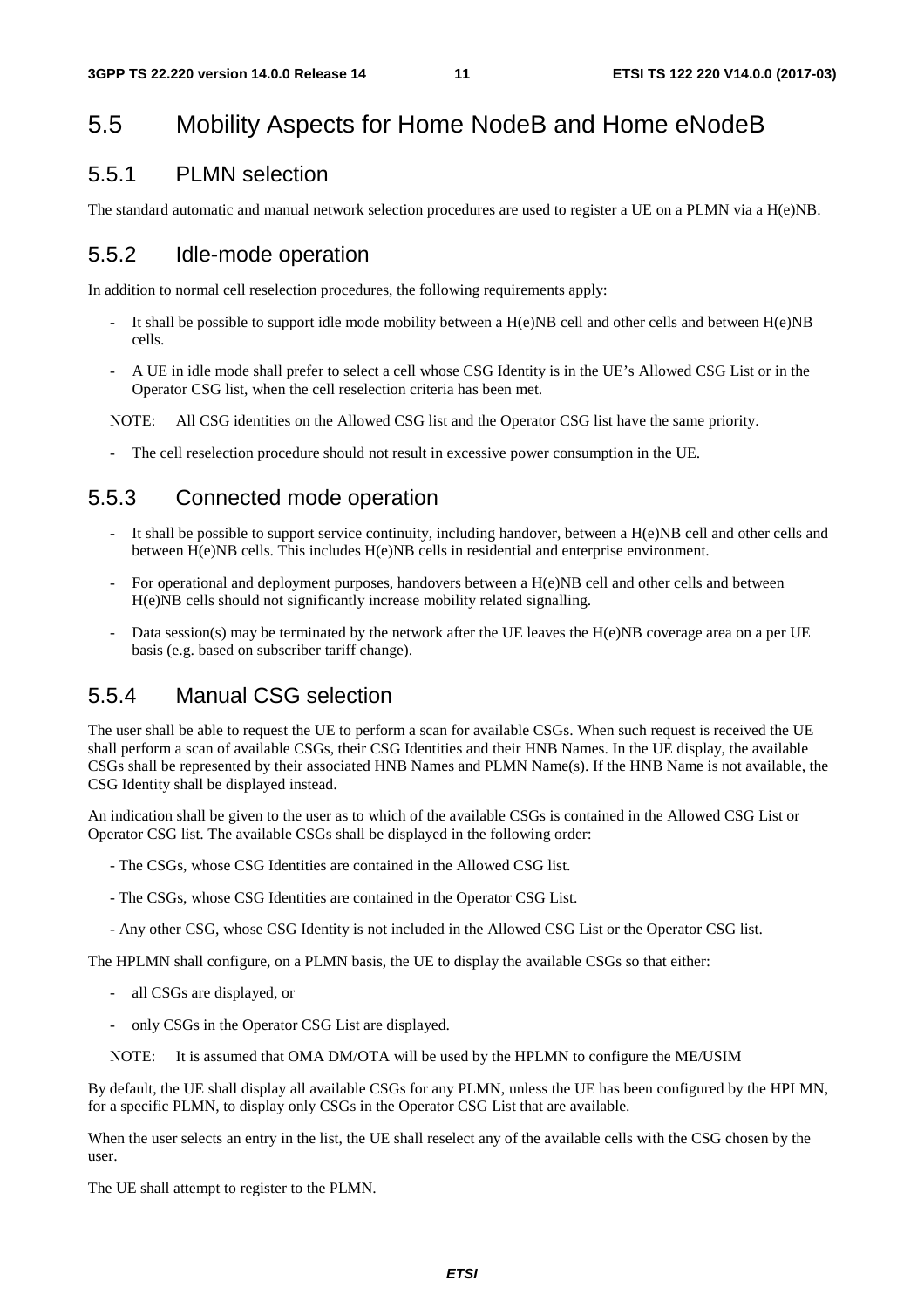<span id="page-12-0"></span>If the registration attempt is accepted, the UE shall add the CSG identity to the Allowed CSG list unless the cell is a hybrid cell or the identity is already present in the list.

If the registration attempt is accepted and the UE is allowed to add the CSG identity to the Allowed CSG list then the UE may add the broadcasted HNB Name to the Allowed CSG list.

If the registration attempt is rejected and the CSG entry is in the Allowed CSG list, that CSG and the associated HNB Name shall be removed from the Allowed CSG list.

In addition, when the user manually selects a CSG in a PLMN, which is different from the last registered PLMN, the following behaviour applies:

- The UE shall enter into Manual PLMN Selection state.
- The UE shall attempt to register to the PLMN. This PLMN shall not be stored as the Last Registered PLMN.
- When the UE is no longer in the service area of the CSG the UE shall return to the previous PLMN Selection state.

#### 5.6 Services support

#### 5.6.1 General

- Subject to availability of network resources there shall be no difference in the user experience when using the PLMN provided services via H(e)NB or via NodeB/eNodeB (NB/eNB).
- Depending on operator preferences and in compliance with regulatory requirements ETWS and PWS [9] shall be supported.
- Any additional registration and paging load as a result of H(e)NB deployment shall be minimized.
- Deployment of H(e)NBs and NB/eNBs on the same spectrum should not degrade the performance of UEs receiving service from NB/eNBs.
- Deployment of H(e)NBs and NB/eNBs on the same spectrum should not degrade the NB/eNB's coverage and capacity.

#### 5.6.2 Emergency services

- Subject to local regulatory requirements, H(e)NB shall support emergency calls, as specified in TS 22.101 [4].
- It shall be possible for the operator to provide location information of the UE attempting an emergency call over a H(e)NB. The location information shall be sufficiently accurate to comply with the regulatory requirements that apply to the area where the  $H(e)NB$  is deployed.

#### 5.6.3 IMS Interworking

The operator can provide CS-to-IMS interworking as specified in the IMS Centralized Services clause of TS 22.101 [4].

### 5.7 Local IP Access (LIPA)

#### 5.7.1 Description

Local IP Access provides access for IP capable UEs connected via a H(e)NB (i.e. using H(e)NB radio access) to other IP capable entities in the same residential/enterprise IP network. Data traffic for Local IP Access is expected to not traverse the mobile operator's network except mobile operator network components in the residential/enterprise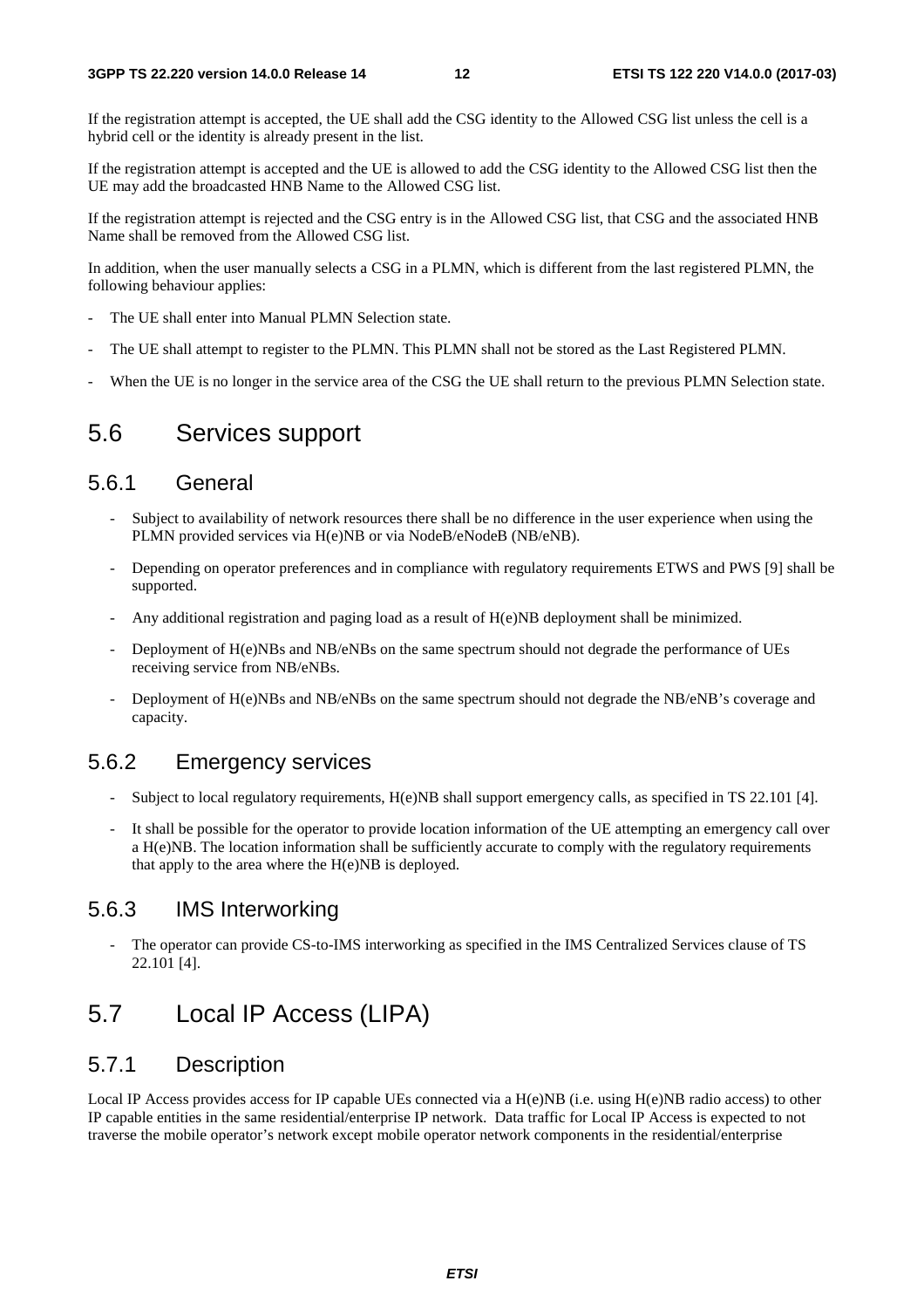<span id="page-13-0"></span>premises. Signaling traffic will continue to traverse the mobile operator network. The residential/enterprise IP network itself and the entities within that network are not within the scope of 3GPP standardisation.

NOTE: It is not precluded that a small amount of data traffic for Local IP Access (e.g. user packets that trigger paging) be forwarded via the mobile operator's network, provided there is a trust relationship between the H(e)NB hosting party and the mobile operator.





logical connection for mobile operator IP traffic scope of Local IP access

#### 5.7.2 General requirements

A H(e)NB subsystem shall be able to support Local IP Access in order to provide access for IP capable UEs connected via a H(e)NB subsystem (i.e. using H(e)NB radio access) to other IP capable entities in the same residential/enterprise IP network.

- Simultaneous access from a UE to the mobile operator's core network (e.g. internet, PLMN services) and Local IP Access to a residential/enterprise IP network shall be supported.
- Subject to regulatory requirements, Local IP Access traffic shall be routable only between the UE, H(e)NB and other entities within the residential/enterprise IP network.
- A UE shall have a valid subscription with the mobile operator in order to use Local IP Access.
- A UE shall be able to use Local IP Access in a visited network subject to roaming agreement between mobile operators.
- The HPLMN shall be able to enable/disable LIPA usage when the UE roams to particular VPLMNs.
- Local IP Access shall not affect services running in parallel for the same UE.
- Pre-Rel 10 UEs should be able to use Local IP Access.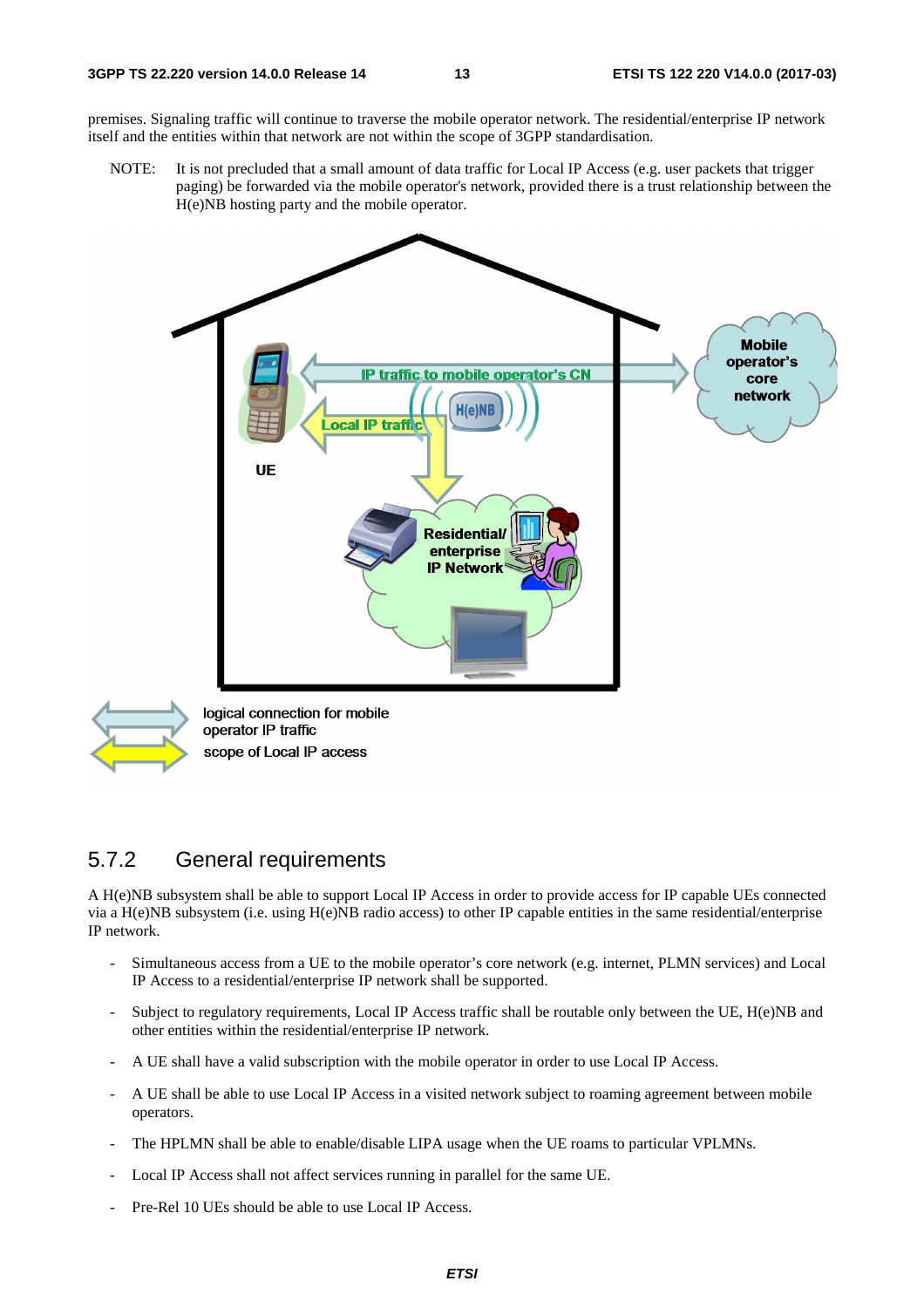- <span id="page-14-0"></span>The user may be notified when a  $H(e)NB$  provides access to a residential/enterprise IP network
- A UE using Local IP Access shall be contactable by another IP endpoint in the same residential/enterprise IP network via Local IP Access.
- The operator shall be able to configure the network to support connection request from a UE so that a LIPA connection is used when the UE is located within the residential/enterprise IP network, and a regular connection via the Core Network is used otherwise.
- It shall be possible for a UE to maintain its IP connectivity to the residential/enterprise IP network when moving between H(e)NBs within the same residential/enterprise IP network. Any interruption to this IP connectivity shall be limited to levels comparable to that of the IP connectivity for PLMN services.
- NOTE: Loss of access to the residential/enterprise IP network is acceptable as a UE moves out of H(e)NB coverage.
- The mobile operator shall be able to configure the H(e)NB to enable/disable Local IP Access.
- The mobile operator shall be able to enable/disable Local IP Access per user subscription per CSG.
- The H(e)NB Hosting Party, within the limits set by the mobile operator, shall be able enable/disable Local IP Access per H(e)NB.
- The H(e)NB subsystem shall allow the mobile operator to make traffic and signalling performance measurements related to Local IP Access for each user and for the H(e)NB.
- The H(e)NB subsystem shall allow the mobile operator to collect fault management information related to Local IP Access for each H(e)NB.
- NOTE: It is possible for the H(e)NB Hosting Party to use additional access control mechanisms (e.g. using a password) to restrict access of UEs to the residential/corporate IP network. However, such additional access control is out of scope of 3GPP standardisation.
- Local IP Access shall not compromise the security of the mobile operator's network.

### 5.8 Managed Remote Access to home based network

- The H(e)NB may support remote access for a CSG member to the home based network from a UE via a PLMN in order to provide access to IP capable devices connected to the home based network.
- It shall be possible to restrict the access to the home based network on per-subscriber basis (e.g. some subscribers may have managed access to their home network and others may not).

### 5.9 Selected IP Traffic Offload (SIPTO) at Local Networks

It shall be possible that a H(e)NB SubSystem supports Selected IP Traffic Offload to provide access for a UE connected via a H(e)NB (i.e. using H(e)NB radio access) to a defined IP network (e.g. the Internet). The following requirements apply to the H(e)NB SubSystem to support Selected IP Traffic Offload at the local residential/enterprise IP network:

- Selected IP Traffic Offload shall be possible to be done without traversing the mobile operator network, subject to regulatory requirements.
- The mobile operator and the  $H(e)NB$  Hosting Party, within the limits set by the mobile operator, shall be able to enable/disable Selected IP Traffic Offload per H(e)NB.
- Based on mobile operator SIPTO policies and configured user consent per APN, the network shall be able to offload traffic.

Note: There is a possibility that the user's service experience will be different if the user's traffic is offloaded via SIPTO at local residential/enterprise IP networks.

- The SIPTO policies may be defined per APN or per IP flow:
	- SIPTO policies per APN indicate whether all traffic associated with a specific APN is subject to offload;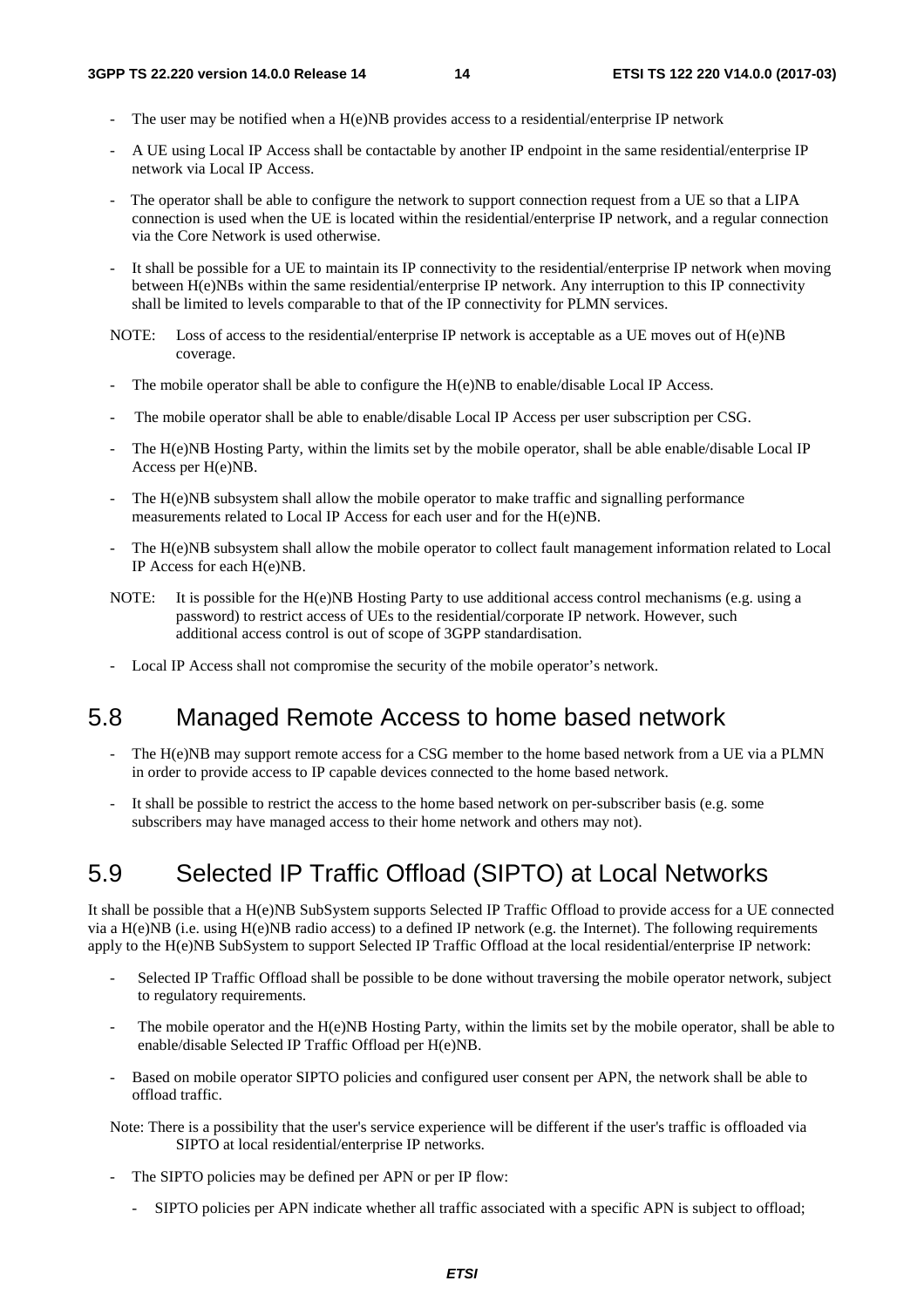<span id="page-15-0"></span> - SIPTO policies per IP flow are routing policies indicating which APN to use for a specific IP flow. The Operator may provide routing policies to the UE that assist the UE in routing the IP flows towards an appropriate APN. This is applicable for UE regardless of whether or not it has established IP connectivity to the local enterprise/residential network.

- The mobile operator shall be able to configure the SIPTO policies either statically or dynamically.
- Simultaneous connectivity from the UE to the mobile operator's core network and to a defined IP network (e.g. the Internet) via a fixed residential/enterprise IP network using SIPTO shall be supported.
- Simultaneous access from the UE to PLMN services and to fixed services via a fixed residential/enterprise IP network using SIPTO shall be supported.

Requirements that are common with Selected IP Traffic Offload in the mobile operator networkcan be found in section 4.3.5 in [4].

### 5.10 UICC and H(e)NB

Optionally, the H(e)NB may support identification and authentication of the H(e)NB Hosting Party by means of a UICC-based application.

This application may also contain information for the initial provisioning (e.g. the O&M system contact).

If the H(e)NB supports the H(e)NB Hosting Party application,

- The H(e)NB shall support the use of the operator's UICC application management platform to configure the Hosting Party application.
- The UICC application shall be able to acquire the geographical location of the  $H(e)NB$ .

Note: UICC application management is specified in 3GPP TS 31.115 [11] and 3GPP TS 31.116 [12].

- 5.11 Void
- 5.11.1 Void
- 5.11.2 Void

### 6 Requirements for Home NodeB

#### 6.1 Access Control

It shall be possible to control access (i.e. accept and reject connection requests) of pre-Release 8 UEs.

NOTE: Such mechanisms may be different for those used to access control a Release 8 UE.

- The operation of a HNB shall not adversely impact the performances of a pre-Release 8 UEs operating in the area where the HNB is active and vice versa.
- The total bandwidth from the HNB towards the network for 4 simultaneous TS11 or TS12, including signalling and overhead, shall not exceed 200 kbps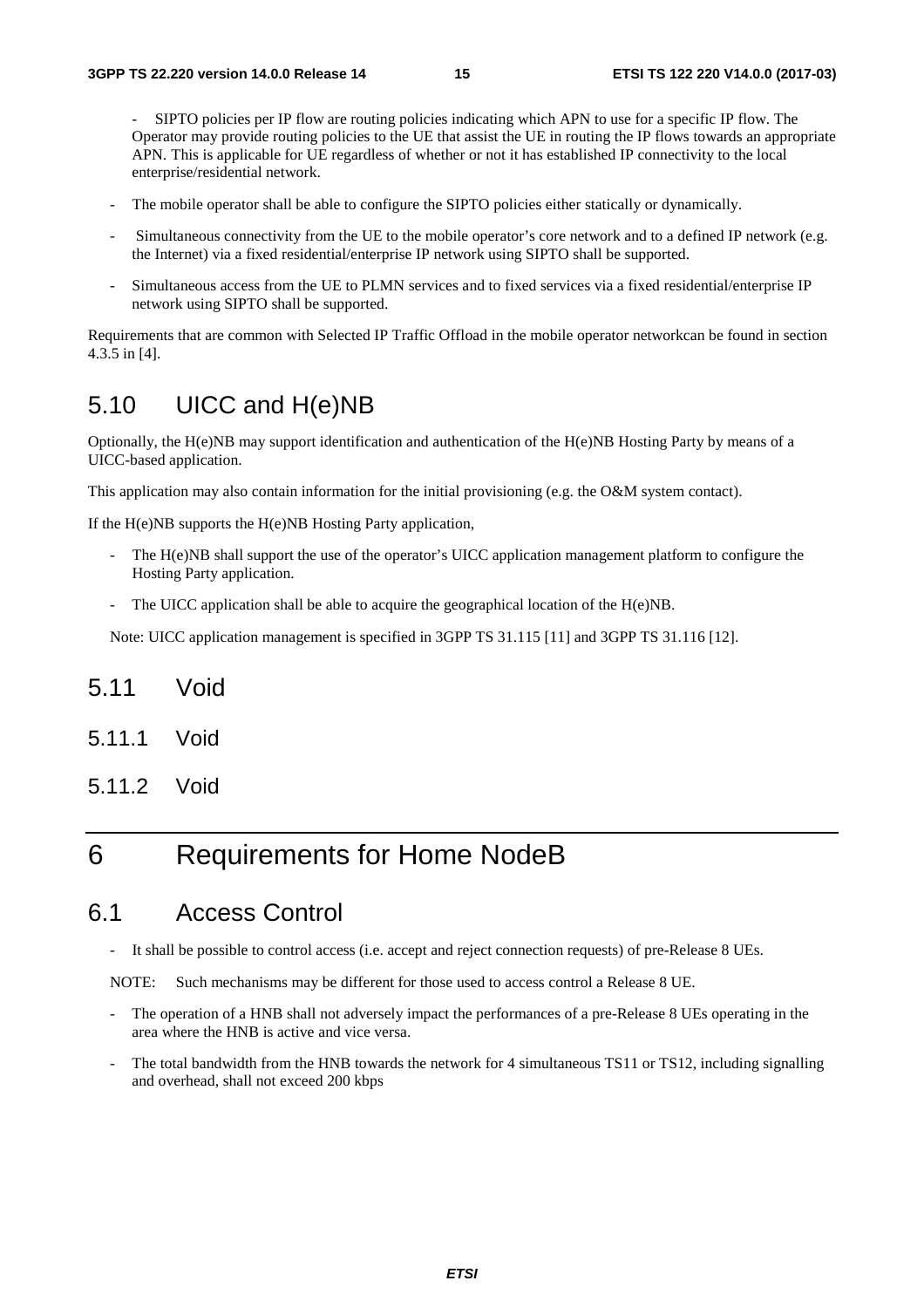<span id="page-16-0"></span>6.2 Void

### 7 Requirements for Home eNodeB

- 7.1 Services support
- 7.1.1 Void

### 8 Quality of Service

#### 8.1 General

Subject to agreement between the mobile operator and the broadband access provider, it shall be possible to request resources from the broadband IP backhaul for the QoS treatment for sessions traversing the  $H(e)NB$ subsystem.

### 8.2 Admission Control

- The network shall be able to perform admission control based on the available H(e)NB backhaul resource.
- The network shall be able to set different criteria for admissionThe network control in a hybrid cell for CSG and non-CSG members.

### 9 Security and privacy

#### 9.1 General

The use of  $H(e)NB$  shall not compromise the security of any PLMN or broadband access network.

### 9.2 Security Requirements

- The H(e)NB shall provide a high level of security, equivalent or better than Rel-8 3GPP systems.
- Security policy shall be under the control of the H(e)NB network operator.
- The H(e)NB shall not impact the security of the UE.

### 9.3 Privacy

The  $H(e)NB$  shall not compromise user privacy for UEs that are using the  $H(e)NB$ , including communication confidentiality, location privacy and identity protection.

### 10 Charging Aspects

NOTE: Refer to charging requirements in TS 22.115 [8]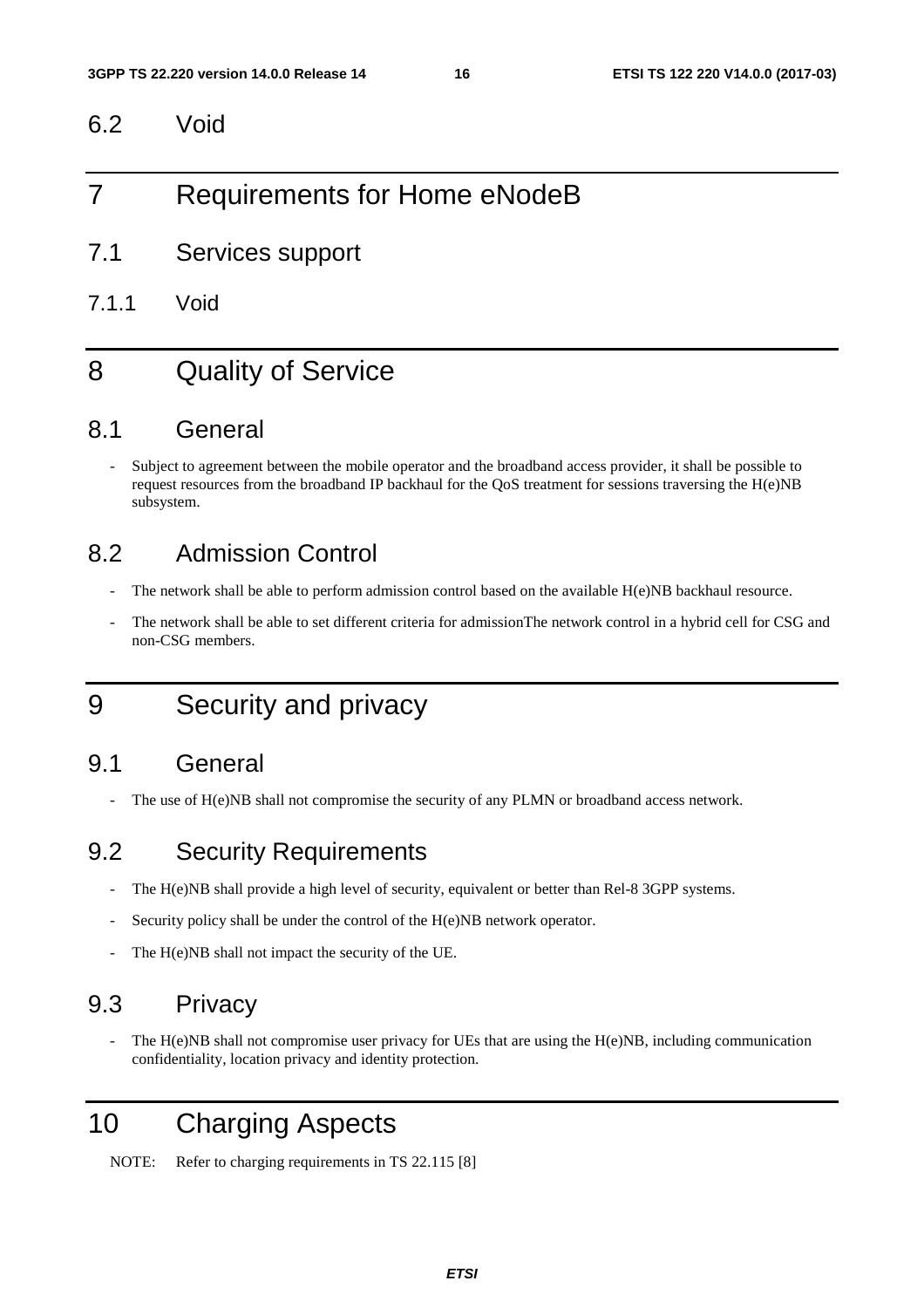### <span id="page-17-0"></span>Annex A (informative): Use cases

These use cases do not imply any requirement beyond that which is contained in the normative part of this TS.

#### **Usecase-1: H(e)NB Mobility**

User A connects to the H(e)NB via mobile device. User A should be able to move around within the H(e)NB coverage in the home or enterprise. User should also be able to invoke additional services based on user policy and operator policy.

#### **Usecase-2: H(e)NB Guest Users**

User A and User B are subscribers of Operator 1 and Operator 2 respectively. User A visits User B in his home and User B allows User A to use H(e)NB in User B's home. User A should be able to access all the services he is subscribed to from Operator 1 based on the policies set by User B and operator 2. Operator 1 and Operator 2 have roaming agreement.

#### **Usecase-3: HNB/HeNB – NB/eNB Handovers**

User A subcribes to cellular services of Operator 1 and is authorised to access a HNB/HeNB from same or other operator. User A starts service in the H(e)NB coverage and continues moving into a cellular network. Similarly User A starts service in cellular network and continues moving into H(e)NB coverage. User A does not see any impact on services due to mobility in both cases.

#### **Usecase-4: Access to Home based services**

User A connects to the H(e)NB via mobile device. User A should be able to access home based services (e.g. local digital media servers and digital media players) from the mobile device. Other users may access the home based services subject to H(e)NB Hosting Party policies.

#### **Usecase-5: Media Transfer**

User A connects to the H(e)NB via mobile device. User A starts viewing video streaming service on the mobile device. User A then wants to continue viewing the video on a different screen for better viewing. User A should be able to transfer the session to a high-definition TV or PC connected via broadband connection. User A should also be able to transfer the session from the TV or PC to a mobile device and continue the session in the H(e)NB coverage and also in the cellular network.

#### **Usecase-6: IMS capable HNB used for coverage purposes**

In this scenario, the reason for an operator to introduce IMS capable HNB is to offload voice traffic from his existing CS core network to IMS. However, as in this scenario the usage of 'legacy' services (e.g. CS Fax) is still assumed - only the utilization of network resources is to be changed - it is requested that IMS capable HNB provides all the services/ capabilities that are provided through regular Node B from the beginning.

#### **Usecase-7: IMS capable HNB for a new business model**

This scenario starts with a view that HNB is located in the user's residence and the UE is the preferred equipment to interact with home services/ applications. New business can be expected there. In this scenario, some of the CS services/ capabilities that are provided through regular Node B might not be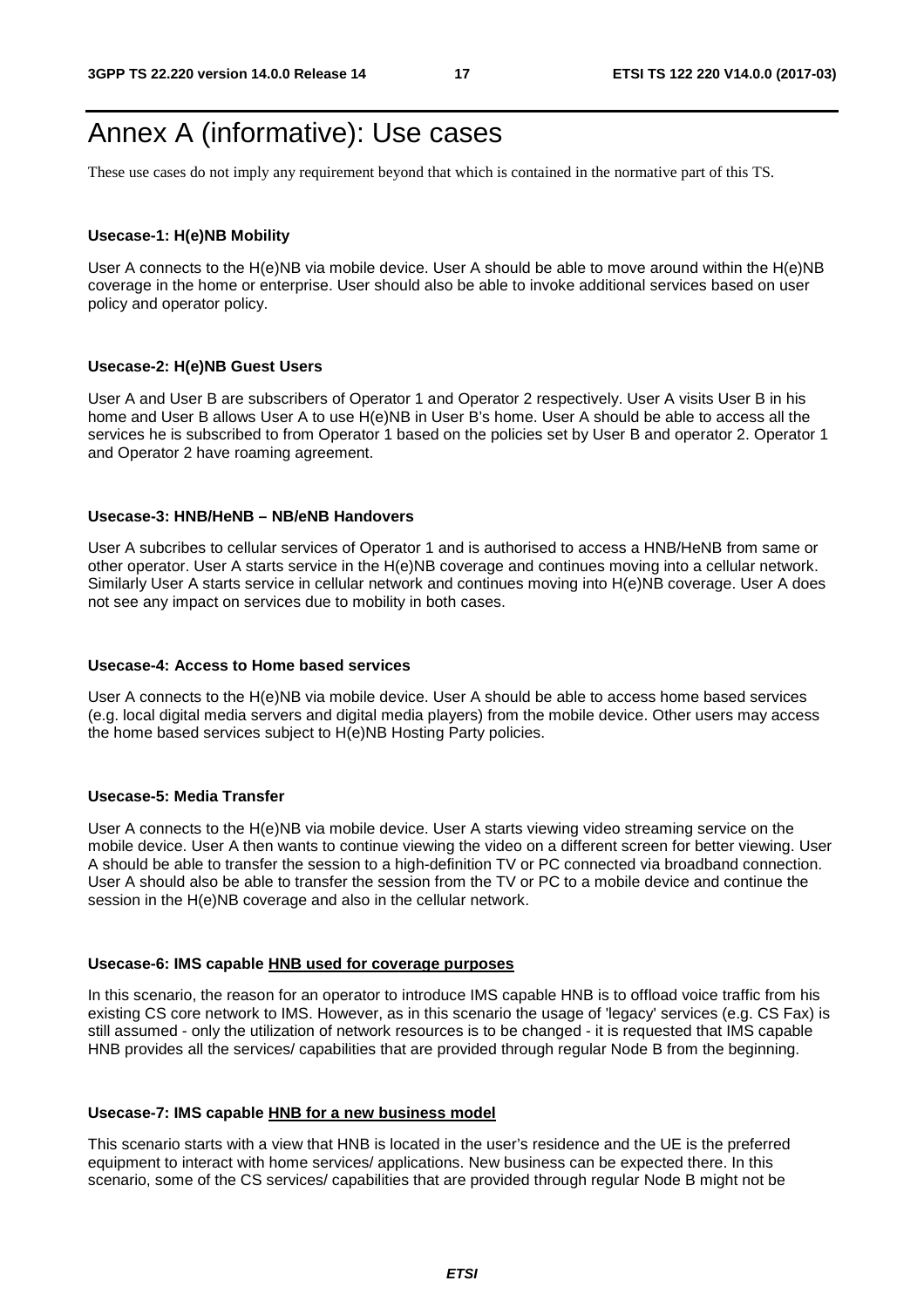needed or might be provided in a later step if the operator could instead offer attractive new services under IMS capable HNB only.

#### **Usecase-8: IMS capable HNB for Green field operator**

This scenario expects new players to get into the mobile market. In this scenario, they would aim to deploy cost efficient and future proof infrastructure, i.e. no CS domain but IMS/PS domain only, regardless of whether or not UEs have IMS client on them.

#### **Usecase-9: Hybrid access mode**

In order to improve the coverage in a shopping mall, H(e)NBs are deployed. The shopping mall owner may have been provided a special deal by the network operator where the employees of the shopping mall will get preferential charging rates and priority access when accessing services via these H(e)NBs. In exchange, the shopping mall owner allows the public to use the H(e)NBs to access the normal network operator services. The H(e)NB Hosting Party should not need to manage the public access and the public should not need to do anything special in order to get services on the H(e)NB.

#### **Use case-10: Open access mode**

Typically to enhance coverage or capacity of an operator's public network, for example in railway stations, airports, stadiums, etc, taking benefit of the H(e)NBs additional functionality (e.g. uncoordinated deployment).

#### **Usecase-11: HNB interacts with Home network**

User A connects with his UE (possibly a pre-Rel 9 UE) to the HNB with IMS Interworking and Local IP Access to the home network capabilities. The home network accommodates home network devices (Intercom, Door lock, Network radio, Photo server, etc.) and the HNB. User A should be able to communicate with a visitor at Intercom via the mobile device.

#### **Usecase-12: HNB interacts with IP-PABX**

User A connects with his UE (possibly a pre-Rel 9 UE) to a HNB with IMS Interworking and Local IP Access to the home network capabilities at an office. The HNB might be deployed and interconnect with an enterprise extension telephone system (e.g. SIP based PABX). User A should be able to make/receive an extension call to/from fixed line UE under SIP based PABX. In addition, User A with the mobile device and User B with computers should be able to access a common groupware server at the office and share the same information such as schedule, emails, etc.

#### **Usecase-13: Electronic customer guide in shopping centre, using Local IP access**

A department store or shopping centre provides electronic shopping guide. When user A enters into a shopping centre where a shopping centre H(e)NB is installed, an invitation indication shows up on his mobile device which he accepts. This allows him access to the centre's H(e)NB. Subsequently, he accesses the centre's customer service server, which is only accessible through the H(e)NB where he uploads his shopping list. The customer service server responds a list of sale items of similar nature. He accepts or declines the various choices and the final shopping list is downloaded to his UE. While user A is waiting, User A watches free TV show or advertisement provided through the H(e)NB for the shop customer. While in the shopping centre the user has simultaneous access to operator's and local shopping centre services.

#### **Usecase-14: Local IP Access**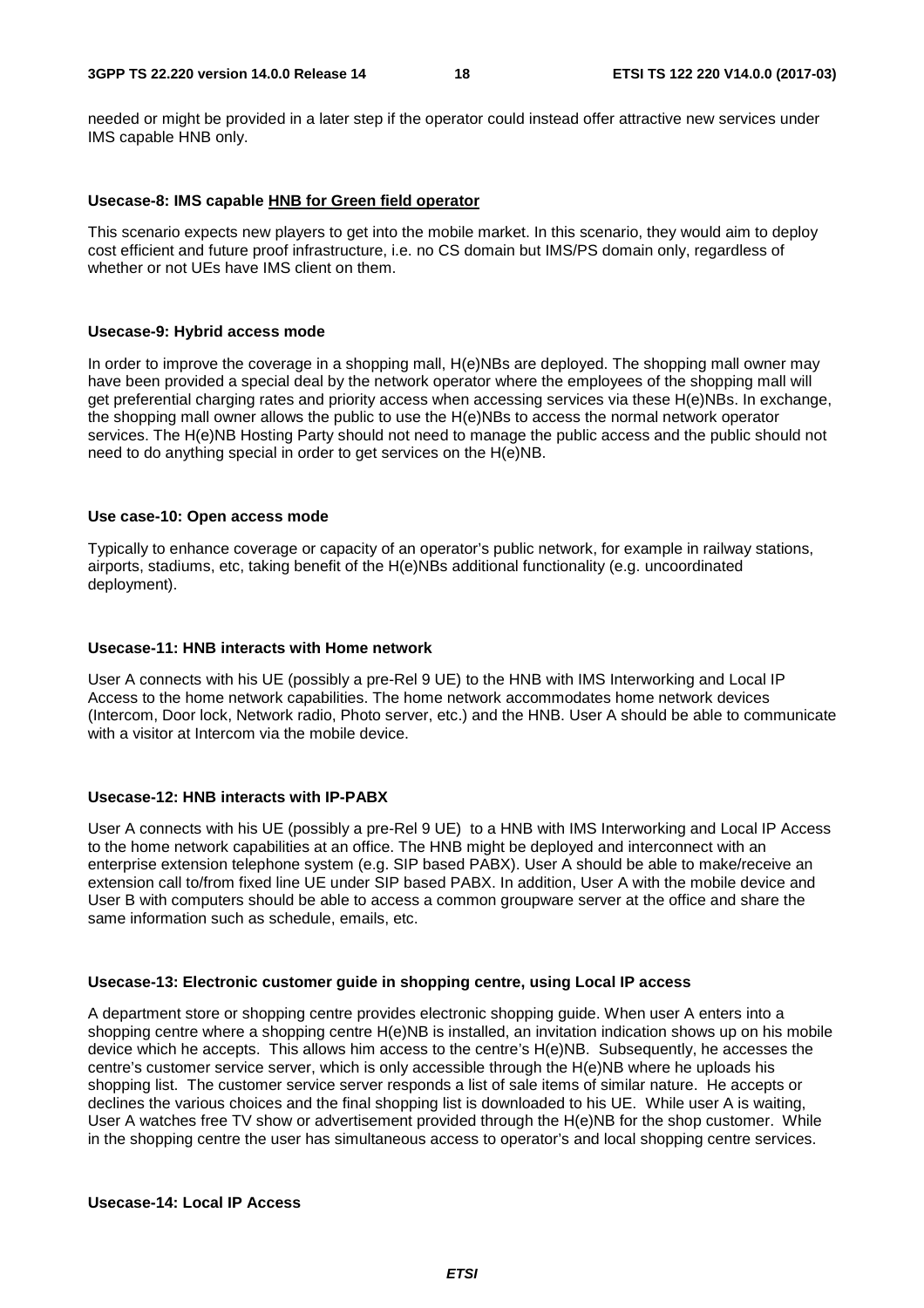The user has the subscription through home operator H. The user is served by the home operator H. The UE obtains IP connectivity in both a local gateway to obtain local connectivity for IMS services (e.g. as in local IP access or for enterprise scenarios with call to other terminals in the PABX area) and to a home gateway (as in normal connectivity for IMS services). For IMS sessions to be routed to e.g. remote terminals, the traffic is sent through the connectivity with the home gateway, whereas for IMS session that can be routed locally (e.g. based on local phone number), the traffic is sent through the connectivity with the local gateway through the local IP access. Whether the UE routes a specific IMS session through the local access or the home gateway can be controlled on a per session basis. Also, the UE may obtain local connectivity by default (e.g. based on static configuration by the operator) or dynamically based on indication by the IMS server.

#### **Usecase-15:**

Subscriber A from Network A owns HNB/HeNB A because of no macro network coverage . Guest user B from Network B visits subscriber A's house. Subscriber A wants to allow guest user B access to HNB/HeNB A while the guest user B is visiting.

#### **Usecase-16:**

Corporation A has sites in country A, B and C. Corporation A has employees from country A and B. Employees in country A are from Operator AA and AB. Employees in country B are from Operator B. Corporation A has HNB/HeNB in country A from Operator AA and country B from Operator B. Employees from country A and B are allowed access to HNB/HeNBs in country A and B.

#### **Usecase-17: Content-sharing services in the residential IP network**

During a trip to the zoo Alice has taken several pictures and has recorded a video clip on her UE. After returning home her UE connects to the H(e)NB in the home and accesses the residential IP network. The local devices (video, printer, ..) are automatically discovered by the UE. Alice views the videos on her video player, prints photos on her printer, uploads her media onto media server, and downloads media for her next outing.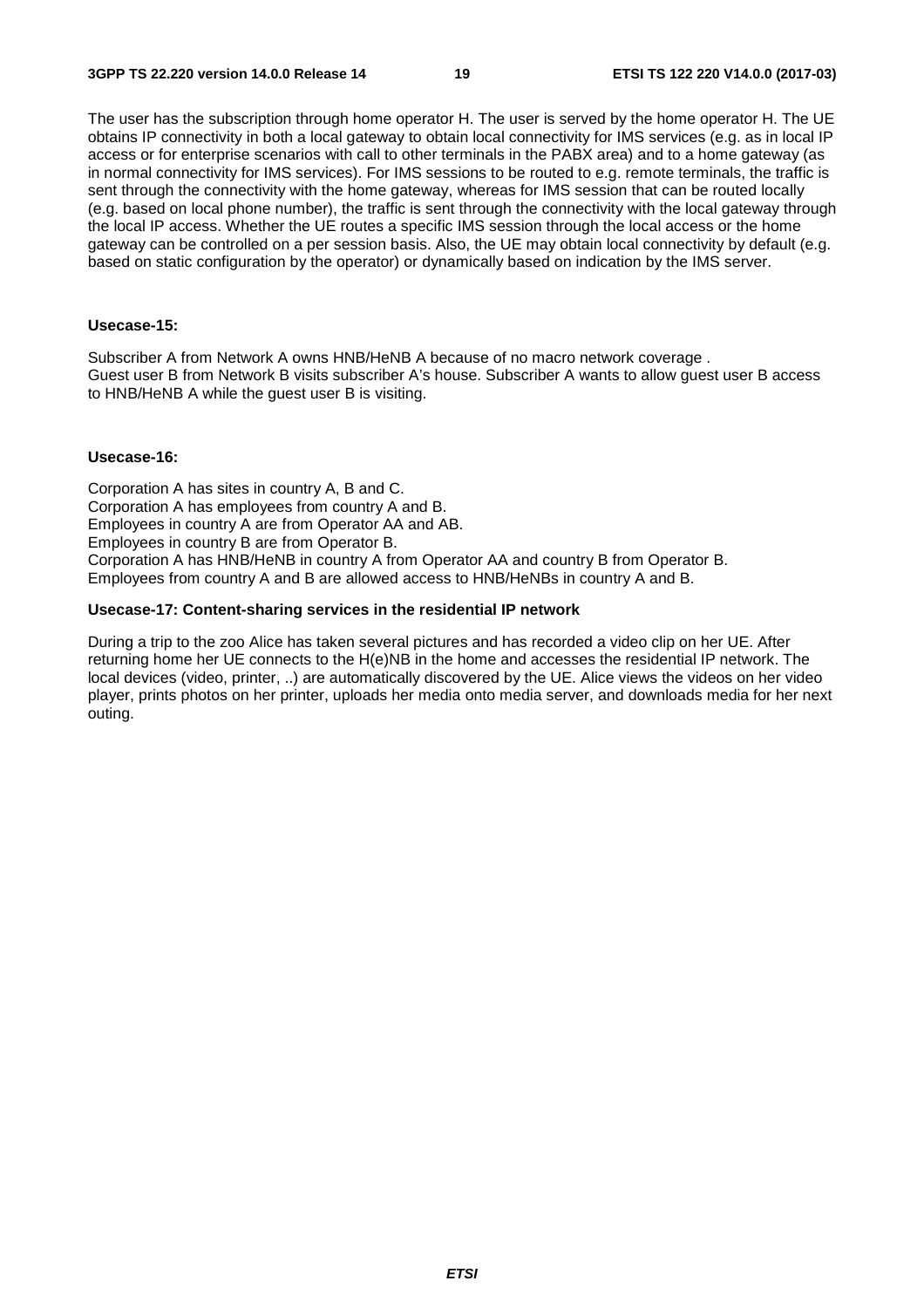### <span id="page-20-0"></span>Annex B (informative): Clarification of H(e)NB Access Modes

Table B.1 illustrates the different H(e)NB Access Modes and what access is allowed for UEs of any release depending on whether the UE is allowed access to the CSG.

In Table B.1 "Access" means "Access to services".

"Preferential access" means the user will get preferential access to the cell.

|                              | <b>H(e)NB Access Mode</b> |           |                            |  |  |
|------------------------------|---------------------------|-----------|----------------------------|--|--|
|                              | Open                      | Closed    | <b>Hybrid</b>              |  |  |
| UE allowed access to CSG     | Access                    | Access    | <b>Preferential Access</b> |  |  |
| UE not allowed access to CSG | Access                    | No Access | Access                     |  |  |

#### **Table B.1: H(e)NB access for UEs of any release**

NOTE: Pre Release 8 UEs can only access HNBs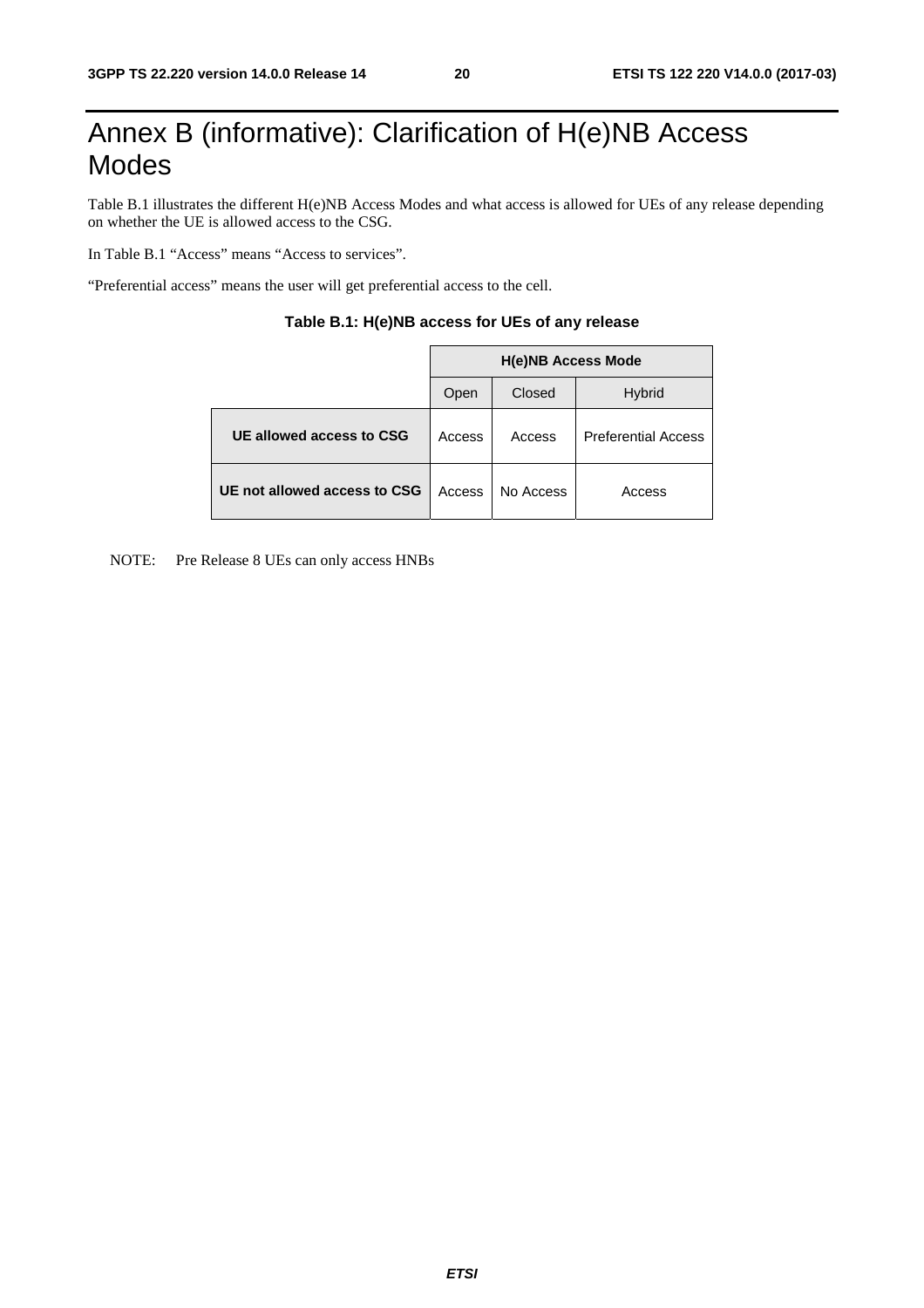<span id="page-21-0"></span>Annex C (informative): Overview of identifiers and names.

**Table C.1: Overview of identifiers and names**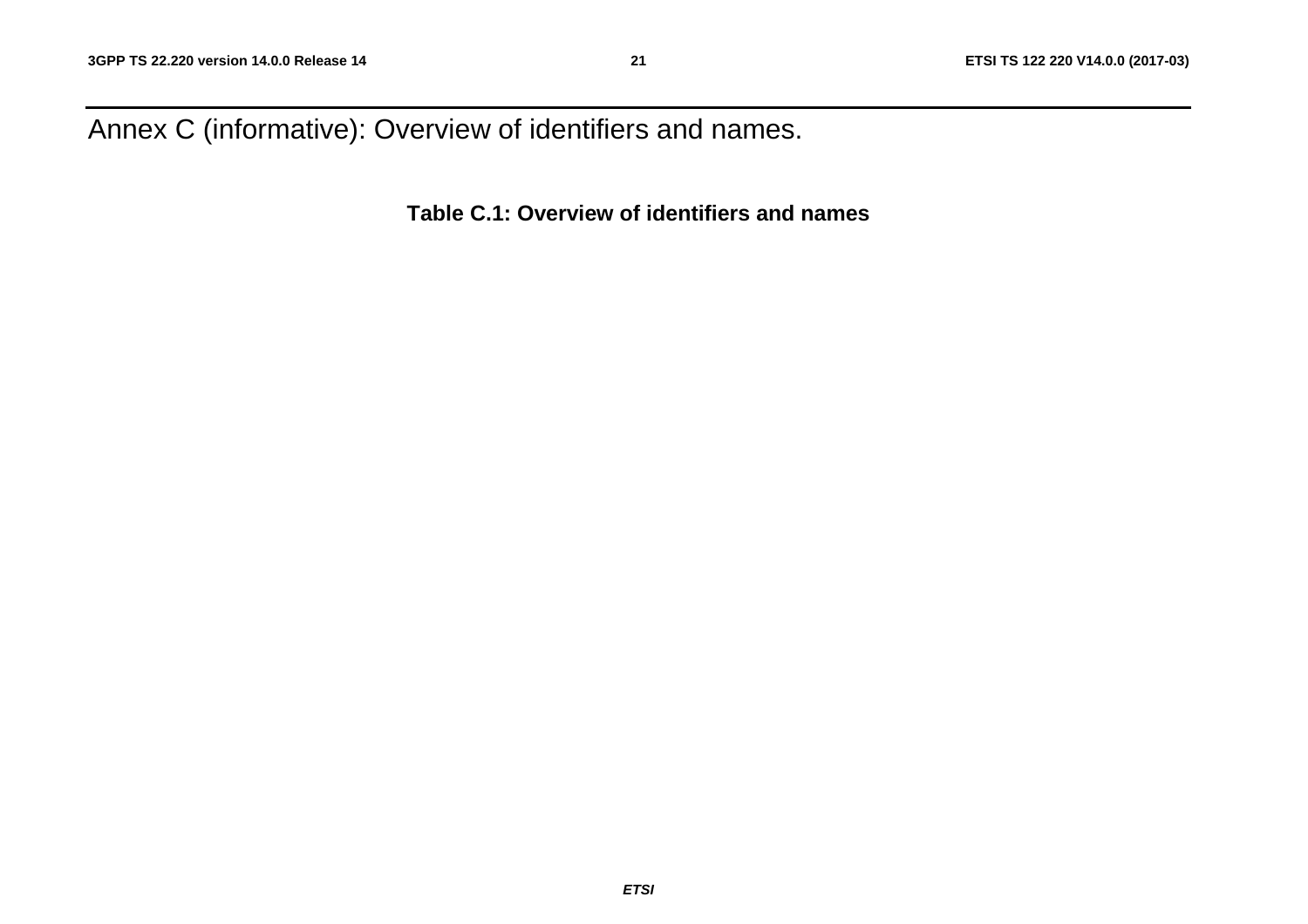#### **22 ETSI TS 122 220 V14.0.0 (2017-03)**

| item                            | used for                                                                   | associated with                                                                                   | <i>permanently stored in</i>                                                                                                                                                                   | distribution method                                                                                                                                                                                                                                                                                                                                                                                  | displayed to user                    | comment                                                                                                                                            |
|---------------------------------|----------------------------------------------------------------------------|---------------------------------------------------------------------------------------------------|------------------------------------------------------------------------------------------------------------------------------------------------------------------------------------------------|------------------------------------------------------------------------------------------------------------------------------------------------------------------------------------------------------------------------------------------------------------------------------------------------------------------------------------------------------------------------------------------------------|--------------------------------------|----------------------------------------------------------------------------------------------------------------------------------------------------|
| H(e)NB<br>equipment<br>identity | administrative<br>purposes                                                 | H(e)NB (physical<br>entity)                                                                       | H(e)NB<br>$\bullet$<br>administration<br>$\bullet$<br>database of the operator                                                                                                                 | O&M procedures                                                                                                                                                                                                                                                                                                                                                                                       | NO                                   | not known to UE,<br>therefore not useable by<br>UE to identify a<br>H(e)NB                                                                         |
| <b>CSG</b><br>identity          | automatic and<br>manual CSG<br>selection<br>access control<br>to CSG cells | a CSG, i.e.<br>$\bullet$<br>a group of users<br>(UEs).<br>• One or More<br>H(e)NBs<br>(CSG cells) | H(e)NB<br>$\bullet$<br>administration<br>$\bullet$<br>database of the operator<br>• Allowed CSG List<br>in the UE if user (UE)<br>is member of CSG<br>(USIM entry takes<br>precedence over ME) | provided by O&M<br>to $H(e)NBs$<br>provided by home<br>PLMN to UEs (the<br>Home PLMN and<br>Visited PLMN should<br>synchronize this<br>information)<br>o Provided<br>to the UE<br>by OMA<br>DM when<br>stored in<br>the ME,<br>Provided<br>$\circ$<br>to the UE<br>by OTA<br>when<br>stored in<br>the USIM<br>Provided to UE<br>$\bullet$<br>via manual CSG<br>selection<br>broadcasted by<br>H(e)NB | YES, if HNB Name<br>is not available | A CSG identity is<br>unique within a PLMN.<br>In the UE a CSG ID,<br>together with a network<br>identifier, identifies a<br>CSG globally uniquely. |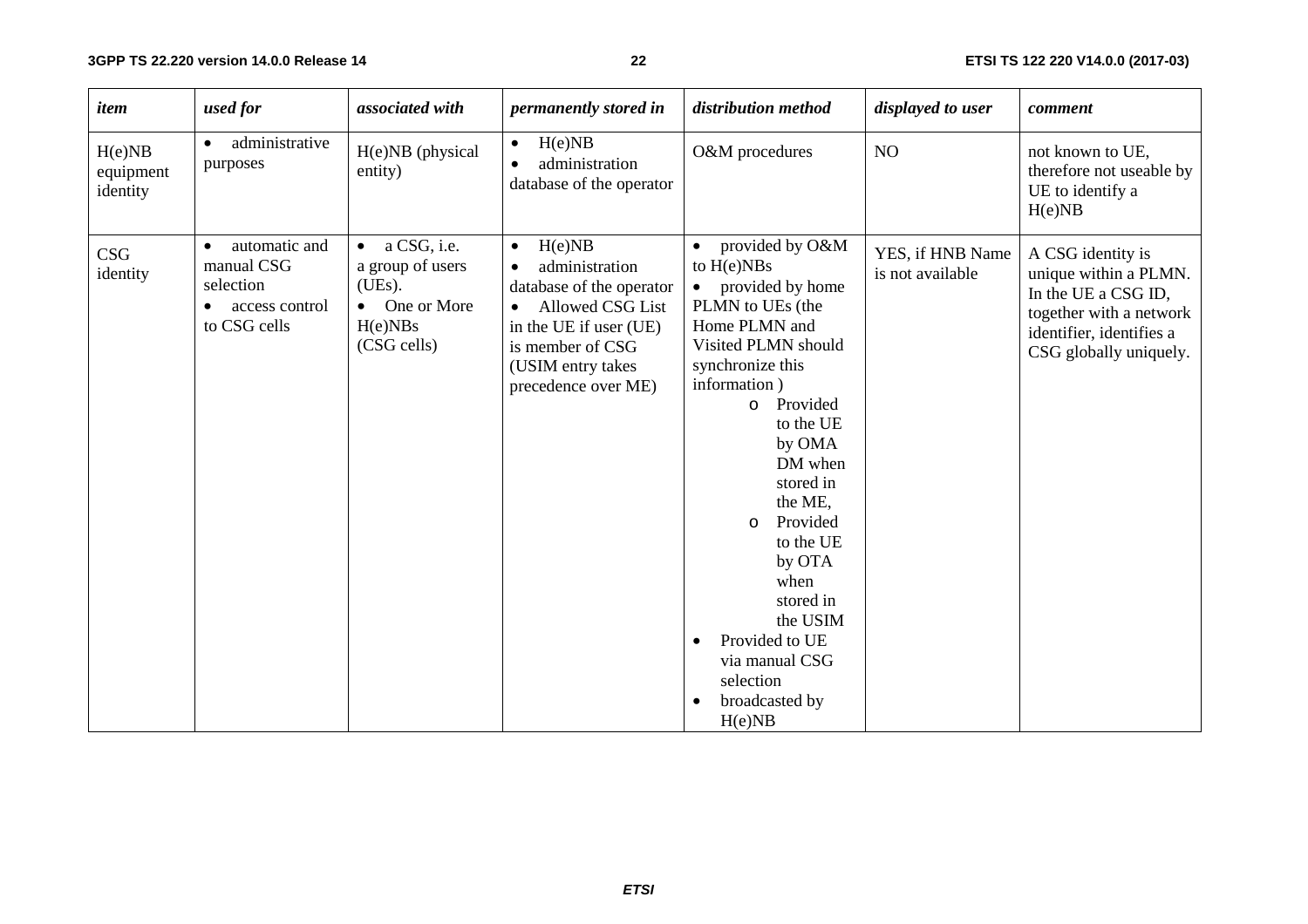**3GPP TS 22.220 version 14.0.0 Release 14**

#### **23 ETSI TS 122 220 V14.0.0 (2017-03)**

| HNB name<br>(optional) | for supporting<br>(ease of use)<br>manual CSG<br>selection, display-<br>ing a "friendly"<br>name to the user                                  | CSG identity<br>(relationship:<br>m CSG ID:<br>n HNB names) | H(e)NB<br>$\bullet$<br>administration<br>$\bullet$<br>database of the operator<br>UE<br>$\bullet$ | Provided by O&M<br>$\bullet$<br>to $H(e)NBs$<br>Optionally stored<br>by user in UE<br>broadcasted by<br>H(e)NB | YES during manual<br>selection,<br><b>OPTIONAL</b> during<br>normal operation.<br>(USIM entry takes<br>precedence over<br>broadcast and ME) | If a HNB name is<br>stored in the UE it<br>needs to be associated<br>with a CSG identity.<br>Initial configuration in<br>the UE may be done by<br>the operator (e.g. at<br>point of sale). Later, a<br>HNB name is implicitly<br>associated to the<br>current CSG identity by<br>the UE when the user<br>stores the HNB name |
|------------------------|-----------------------------------------------------------------------------------------------------------------------------------------------|-------------------------------------------------------------|---------------------------------------------------------------------------------------------------|----------------------------------------------------------------------------------------------------------------|---------------------------------------------------------------------------------------------------------------------------------------------|------------------------------------------------------------------------------------------------------------------------------------------------------------------------------------------------------------------------------------------------------------------------------------------------------------------------------|
| CSG Type               | for additional<br>information (on<br>e.g. billing mode)<br>to the user when<br>camping on a CSG<br>cell (i.e. after CSG<br>has been selected) | CSG identity<br>(relationship:<br>n CSG ID:<br>1 CSG Type)  | administration<br>$\bullet$<br>database of the operator<br><b>UE</b><br>$\bullet$                 | provided by initial<br>$\bullet$<br>UE configuration,<br>OTA and device<br>management to UEs                   | YES, if CSG is in<br>Allowed CSG List.<br>(USIM entry takes<br>precedence over<br>ME)                                                       | UE needs to associate a<br>CSG Type with a CSG<br>identity<br>Association done by<br>operator (the Home<br>PLMN and Visited<br>PLMN should<br>synchronize this<br>information)                                                                                                                                               |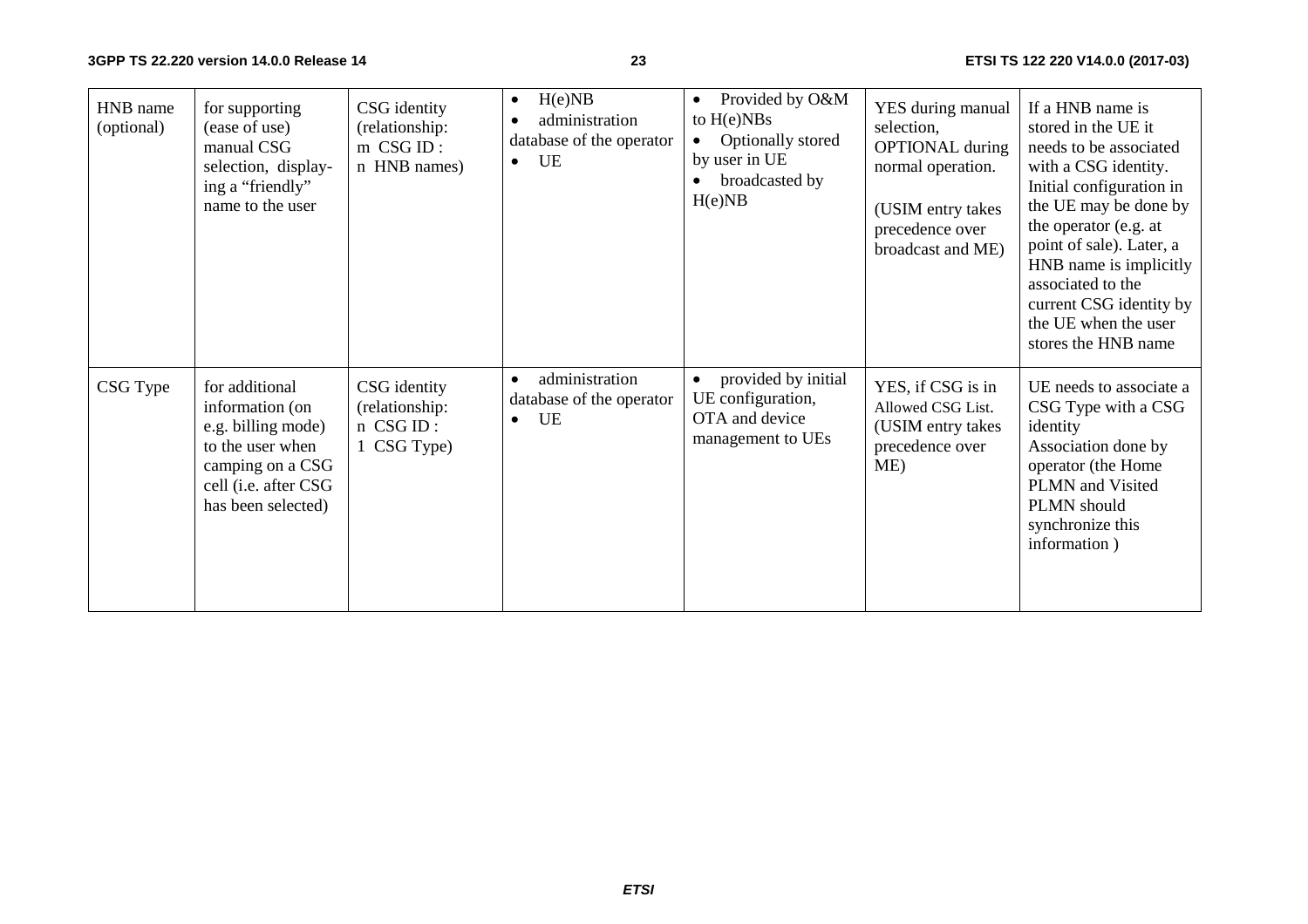<span id="page-24-0"></span>Annex D (informative): Change history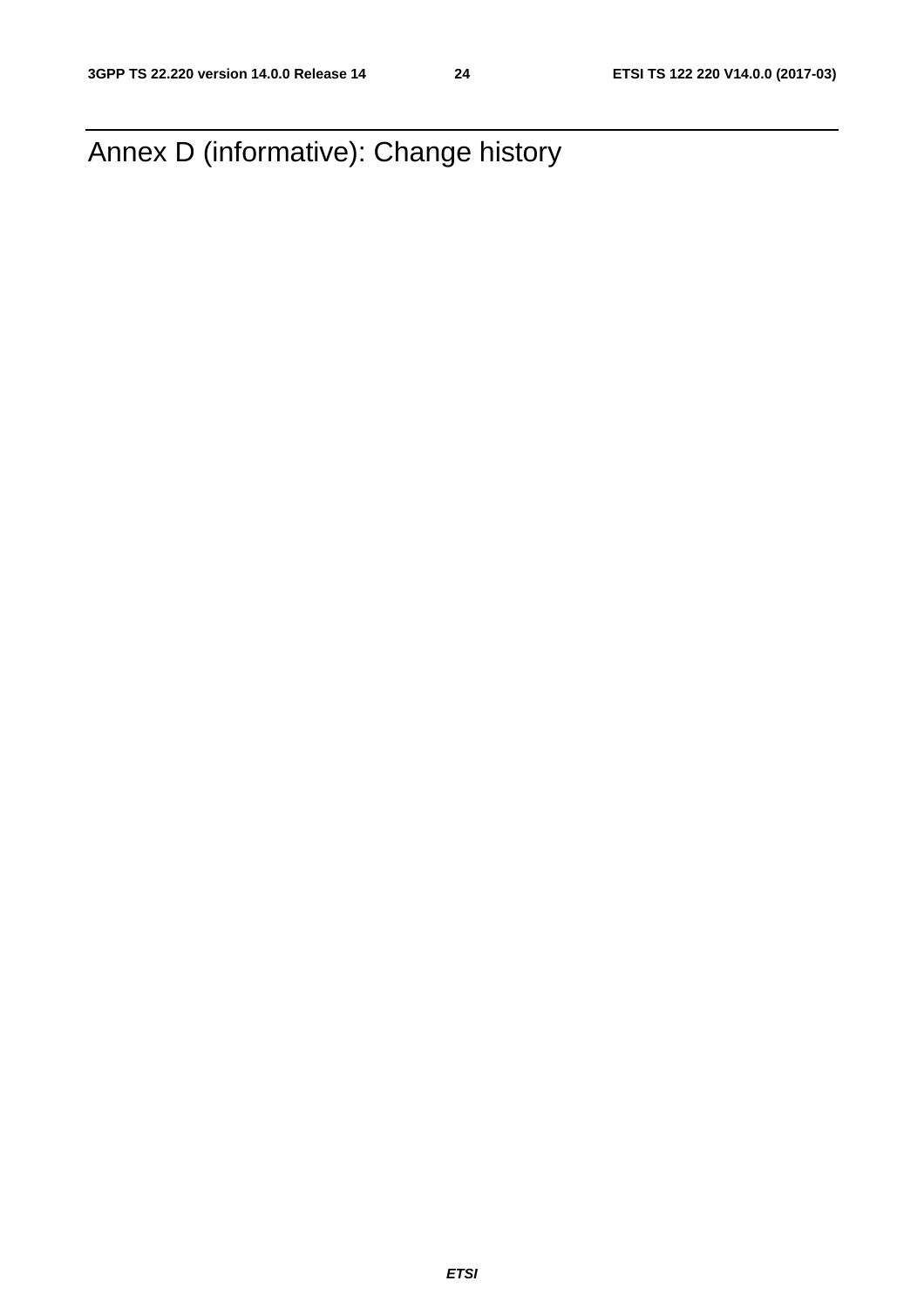| TSG SA# SA Doc. |                     | <b>SA1 Doc</b>       | <b>Spec</b> | CR   | Rev            | Rel                  | Cat                   | Subject/Comment                                                                                        | O <sub>Id</sub> | <b>New</b>      | WI                           |
|-----------------|---------------------|----------------------|-------------|------|----------------|----------------------|-----------------------|--------------------------------------------------------------------------------------------------------|-----------------|-----------------|------------------------------|
| $SP-43$         | SP-090087 -         |                      | 22.220      |      |                |                      |                       | Approved by SA plenary.                                                                                | 2.0.0           | 9.0.0           | <b>EHNB</b>                  |
| $SP-44$         |                     | SP-090373 S1-091273  | 22.220      | 0002 | 1              | Rel-9                | F                     | Clarification on the displaying of<br>the H(e)NB name during manual<br>CSG selection                   | 9.0.0           | 9.1.0           | <b>EHNB</b>                  |
| $SP-44$         |                     | SP-090373 S1-091164  | 22.220      | 0004 | 4              | Rel-9                | B                     | Optional USIM support in<br>H(e)NB                                                                     | 9.0.0           | 9.1.0           | <b>EHNB</b>                  |
| $SP-44$         |                     | SP-090373 S1-091387  | 22.220      | 0011 | 3              | Rel-9                | F                     | <b>Clarification on Local IP Access</b><br>Requirements                                                | 9.0.0           | 9.1.0           | <b>EHNB</b>                  |
| $SP-44$         |                     | SP-090373 S1-091083  | 22.220      | 0015 |                | Rel-9                | F                     | Remove VPLMN CSG support<br>for Rel9                                                                   | 9.0.0           | 9.1.0           | <b>EHNB</b>                  |
| $SP-44$         |                     | SP-090373 S1-091382  | 22.220      | 0016 | $\overline{2}$ | $Rel-9$              | F                     | Clarification on the requirement<br>of session diversion.                                              | 9.0.0           | 9.1.0           | <b>EHNB</b>                  |
| <b>SP-44</b>    |                     | SP-090373 S1-091279  | 22.220      | 0019 | $\overline{2}$ | Rel-9                | F                     | Allowed CSG list management<br>for hybrid cells                                                        | 9.0.0           | 9.1.0           | <b>EHNB</b>                  |
| $SP-44$         |                     | SP-090373 S1-091158  | 22.220      | 0023 | 3              | Rel-9                | D                     | Clarification of H(e)NB Owner /<br><b>Hosting Party</b>                                                | 9.0.0           | 9.1.0           | <b>EHNB</b>                  |
| <b>SP-44</b>    |                     | SP-090373 S1-091159  | 22.220      | 0024 | $\overline{2}$ | Rel-9                | D                     | H(e)NB Operator Change                                                                                 | 9.0.0           | 9.1.0           | <b>EHNB</b>                  |
| SP-44           |                     | SP-090373 S1-091383  | 22.220      | 0025 | 2              | Rel-9                | F                     | Clarification of the terminology<br>about H(e)NB access modes                                          | 9.0.0           | 9.1.0           | <b>EHNB</b>                  |
| $SP-44$         |                     | SP-090373 S1-091274  | 22.220      | 0026 | 1              | Rel-9                | F                     | Minor corrections for clarification                                                                    | 9.0.0           | 9.1.0           | <b>EHNB</b>                  |
| SP-44           |                     | SP-090374 S1-091260  | 22.220      | 0005 | 1              | Rel-9                | F                     | Rel 8 Rel 9 CSG lists alignment<br>(approved at SA#44 but not<br>implemented in 9.1.0)                 | 9.1.0           | 9.1.1           | <b>EHNB</b>                  |
| $SP-45$         |                     | SP-090477 S1-093332  | 22.220      | 0032 | $\overline{2}$ | Rel-9                | F                     | <b>CSG Lists clarification</b>                                                                         | 9.1.1           | 9.2.0           | <b>EHNB</b>                  |
| SP-45           |                     | SP-090477 S1-093329  | 22.220      | 0035 | 1              | Rel-9                | F                     | IP access approach of backhaul<br>network for H(e)NB                                                   | 9.1.1           | 9.2.0           | <b>EHNB</b>                  |
| <b>SP-45</b>    | SP-090477 S1-093331 |                      | 22.220      | 0037 | 1              | Rel-9                | D                     | Editorial corrections of TS<br>22.220                                                                  | 9.1.1           | 9.2.0           | <b>EHNB</b>                  |
| $SP-45$         |                     | SP-090477 S1-093480  | 22.220      | 0039 | $\overline{2}$ | Rel-9                | $\overline{\text{c}}$ | Loss of IP Backhaul Connection                                                                         | 9.1.1           | 9.2.0           | <b>EHNB</b>                  |
| $SP-45$         |                     | SP-090477 S1-093330  | 22.220      | 0041 | 1              | Rel-9                | F                     | Clarification of definition for<br>H(e)NB Hosting Party                                                | 9.1.1           | 9.2.0           | <b>EHNB</b>                  |
| $SP-45$         |                     | SP-090483 S1-093477  | 22.220      | 0038 | 4              | <b>Rel-10</b>        | ΙF                    | CR to 22.220 on Clarification of<br>QoS Requirements                                                   | 9.1.1           | 10.0.0          | <b>TEI 10</b>                |
| $SP-46$         |                     | SP-090839 S1-094318  | 22.220      | 0057 | 1              | <b>Rel-10</b>        | Α                     | Simplified CSG list handling                                                                           | 10.0.0          | 10.1.0          | <b>EHNB</b>                  |
| $SP-46$         |                     | SP-090845 S1-094323  | 22.220      | 0067 | 2              | <b>Rel-10</b>        | B                     | H(e)NB mobility related load<br>optimization                                                           | 10.0.0          | 10.1.0          | <b>EHNBF</b>                 |
| $SP-46$         |                     | SP-090845 S1-094380  | 22.220      | 0063 | $\mathbf{3}$   | <b>Rel-10</b>        | B                     | Requirements on HNBs in<br>enterprise environments                                                     | 10.0.0          |                 | 10.1.0 EHNBF                 |
| SP-46           |                     | SP-090849 S1-094328  | 22.220      | 0046 | 3              | <b>Rel-10</b>        | B                     | Local IP Access requirements<br>update                                                                 |                 |                 | 10.0.0 10.1.0 LIPA_SIP<br>то |
| $SP-46$         | SP-090849           | S1-094321            | 22.220      | 0047 | 2              | $\overline{Rel-10}$  | B                     | Selected IP Traffic Offload<br>Requirements for H(e)NB<br>SubSystem                                    | 10.0.0          | 10.1.0          | LIPA_SIP<br>TO               |
| <b>SP-46</b>    |                     | SP-090849 S1-094429  | 22.220      | 0062 | $\mathbf{1}$   | $ReI-10$             | B                     | Use case for digital content<br>sharing with LIPA                                                      |                 |                 | 10.0.0 10.1.0 EHNBF          |
| SP-47           |                     | SP-100186 S1-100331  | 22.220      | 0072 | 1              | <b>Rel-10</b>        | B                     | Termination of data session                                                                            |                 |                 | 10.1.0 10.2.0 EHNBF          |
| <b>SP-47</b>    |                     | SP-100186 S1-100328  | 22.220      | 0080 | $\mathbf{1}$   | <b>Rel-10</b>        | F                     | IMS HNB interworking alignment 10.1.0 10.2.0<br>with SA2 decision                                      |                 |                 | <b>EHNBF</b>                 |
| <b>SP-47</b>    |                     | SP-100186 S1-100453  | 22.220      | 0092 | $\mathbf{3}$   | <b>Rel-10</b>        | B                     | Add VPLMN CSG support for<br><b>Rel-10</b>                                                             |                 | 10.1.0 10.2.0   | <b>EHNB</b>                  |
| <b>SP-47</b>    |                     | SP-100230 S1-100324r | 22.220      | 0094 | $\mathbf{1}$   | $\overline{R}$ el-10 | <b>A</b>              | Clarification of the interaction of<br>the Operator and Allowed CSG<br>lists                           |                 | 10.1.0 10.2.0   | <b>EHNB</b>                  |
| <b>SP-47</b>    |                     | SP-100187 S1-100316  | 22.220      | 0070 | $\mathbf{1}$   | <b>Rel-10</b>        | lв.                   | Mobility for Local IP Access<br>(LIPA)                                                                 |                 |                 | 10.1.0 10.2.0 LIPA_SIP<br>TO |
| <b>SP-47</b>    |                     | SP-100187 S1-100012  | 22.220      | 0071 |                | $ReI-10$ $F$         |                       | Removal of SIPTO common<br>requirements                                                                |                 |                 | 10.1.0 10.2.0 LIPA_SIP<br>TO |
| SP-47           |                     | SP-100187 S1-100326  | 22.220      | 0082 | 3              | <b>Rel-10</b>        | B                     | Clarification of requirements for<br><b>LIPA</b>                                                       |                 | $10.1.0$ 10.2.0 | LIPA_SIP<br>то               |
| <b>SP-47</b>    |                     | SP-100188 S1-100025  | 22.220      | 0073 |                | <b>Rel-10</b>        | Α                     | H(e)NB Hosting Party USIM<br>management                                                                | 10.1.0          | 10.2.0          | <b>TEI-10</b>                |
| <b>SP-48</b>    |                     | SP-100402 S1-101248  | 22.220      | 0100 | 3              | <b>Rel-10</b>        | F                     | Enable/disable Selected IP<br>Traffic Offload per H(e)NB                                               |                 | 10.2.0 10.3.0   | LIPA_SIP<br>TO               |
| $SP-48$         |                     | SP-100399 S1-101250  | 22.220      | 0101 | 4              | <b>Rel-10</b>        | Ē                     | Clarification of the CSG list in<br>networks, Operator CSG list<br>(OCL) and Allowed CSG list<br>(ACL) |                 | 10.2.0 10.3.0   | <b>EHNBF</b>                 |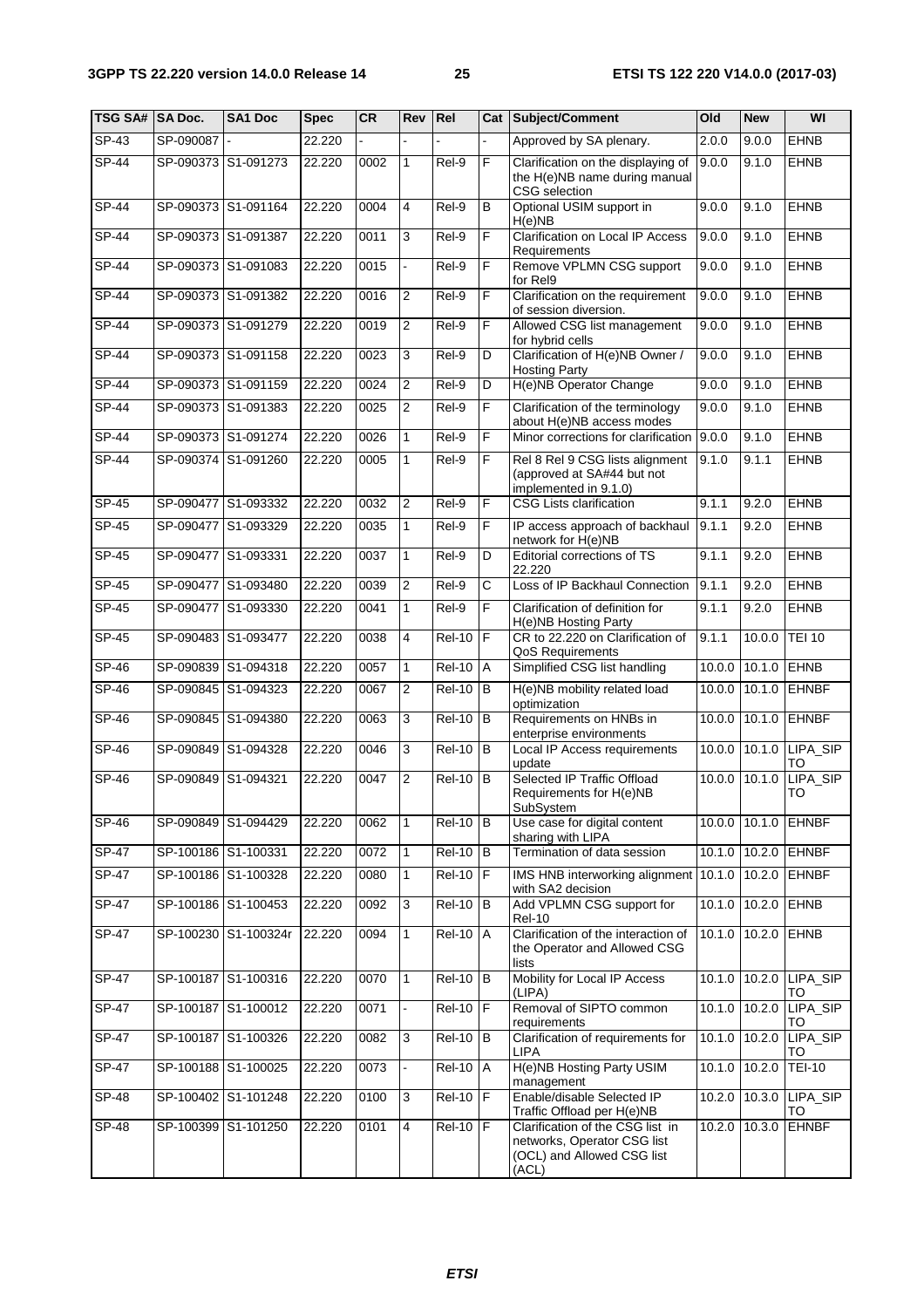|         |                     |                      |        |      |                |                    |                | Removal of requirement to<br>inhibit Allowed CSG List and               |        |              |                     |
|---------|---------------------|----------------------|--------|------|----------------|--------------------|----------------|-------------------------------------------------------------------------|--------|--------------|---------------------|
|         |                     |                      |        |      |                |                    |                | <b>VPLMN Autonomous CSG</b>                                             |        |              |                     |
| SP-49   | SP-100573 S1-102388 |                      | 22.220 | 0110 | $\overline{4}$ | $Rel-10$ $F$       |                | Roaming clarifications                                                  |        |              | 10.3.0 10.4.0 EHNBF |
| SP-49   | SP-100576 S1-102399 |                      | 22.220 | 0106 | 3              | <b>Rel-10</b>      | $\mathsf F$    | Correction on HNB Name                                                  | 10.3.0 |              | 10.4.0 EHNBF        |
|         |                     |                      |        |      |                |                    |                | <b>Clarification of LIPA</b>                                            |        |              |                     |
| SP-49   | SP-100576 S1-102404 |                      | 22.220 | 0107 | 4              | <b>Rel-10</b>      | F              | requirements                                                            |        |              | 10.3.0 10.4.0 EHNBF |
|         |                     |                      |        |      |                |                    |                | SIPTO for H(e)NB Subsystems                                             |        |              | LIPA_SIP            |
| SP-49   | SP-100578 S1-102197 |                      | 22.220 | 0105 | 3              | <b>Rel-10</b>      | F              | Policy and User Interaction                                             | 10.3.0 | 10.4.0       | <b>TO</b>           |
|         |                     |                      |        |      |                |                    |                | Enablement/disablement                                                  |        |              | LIPA_SIP            |
| SP-49   | SP-100578 S1-102400 |                      | 22.220 | 0104 | 3              | <b>Rel-10</b>      | F              | policies for LIPA                                                       | 10.3.0 | 10.4.0       | TO                  |
| $SP-50$ | SP-100796 S1-103277 |                      | 22.220 | 0117 | 1              | $Rel-10$           | F              | Requirement on conditional<br><b>LIPA</b>                               | 10.4.0 | 10.5.0       | LIPA SIP<br>TO      |
| SP-50   | SP-100796 S1-103348 |                      | 22.220 | 0118 | 3              | <b>Rel-10</b>      | F              | Clarification on "enable/disable<br>LIPA"                               | 10.4.0 | 10.5.0       | LIPA_SIP<br>TO      |
| SP-51   | SP-110161 S1-110183 |                      | 22.220 | 0123 | $\overline{2}$ | <b>Rel-11</b>      | A              | Hosting Party Identity Module                                           | 11.0.0 | 11.1.0       | TEI9                |
|         |                     |                      |        |      |                |                    |                | New Requirements for                                                    |        |              |                     |
| SP-51   | SP-110172 S1-110178 |                      | 22.220 | 0119 | 3              | <b>Rel-11</b>      | B              | Enterprise Interworking scenario 11.0.0 11.1.0 TEI 11                   |        |              |                     |
| $SP-52$ | SP-110368 S1-111403 |                      | 22.220 | 0133 | $\mathbf{1}$   | <b>Rel-11</b>      | A              | Correction to the admission<br>control for the H(e)NB                   | 11.1.0 | 11.2.0       | <b>TEI11</b>        |
| $SP-52$ | SP-110369 S1-111432 |                      | 22.220 | 0129 | $\mathbf{1}$   | <b>Rel-11</b>      | A              | Removal of PBX integration<br>requirements                              | 11.1.0 |              | 11.2.0 EHNBF        |
| $SP-52$ | SP-110376 S1-111126 |                      | 22.220 | 0134 |                | <b>Rel-11</b>      | E              | <b>Clarification for SIPTO policy</b>                                   | 11.1.0 | 11.2.0 TEI11 |                     |
| SP-53   | SP-110582 S1-112387 |                      | 22.220 | 0142 | 1              | $Rel-11$ $F$       |                | <b>Clarification for SIPTO user</b><br>consent                          | 11.2.0 | 11.3.0       | <b>TEI11</b>        |
| SP-53   | SP-110582 S1-112394 |                      | 22.220 | 0136 | 1              | $ReI-11$ F         |                | SIPTO for the Local<br><b>Residential/Enterprise Networks</b>           | 11.2.0 | 11.3.0 TEI11 |                     |
| $SP-53$ | SP-110582 S1-112395 |                      | 22.220 | 0140 | $\overline{2}$ | <b>Rel-11</b>      | F              | H(e)NB behaviour in case of<br>absence of the UICC                      | 11.2.0 | 11.3.0 TEI11 |                     |
| $SP-53$ | SP-110582 S1-112396 |                      | 22.220 | 0137 | 3              | <b>Rel-11</b>      | B              | Allow the H(e)NB UICC<br>application to acquire location<br>Information | 11.2.0 | 11.3.0 TEI11 |                     |
| SP-54   |                     | SP-110871 S1-113415r | 22.220 | 0147 | $\overline{2}$ | <b>Rel-11</b>      | $\overline{A}$ | H(e)NB emergency call support                                           | 11.3.0 | 11.4.0 EHNB  |                     |
| $SP-54$ | SP-110808 S1-113458 |                      | 22.220 | 0149 | $\mathbf{1}$   | <b>Rel-11</b>      | $\overline{A}$ | MBMS not supported for HeNB                                             | 11.3.0 | 11.4.0 EHNB  |                     |
| $SP-57$ | SP-120520 S1-122477 |                      | 22.220 | 0156 | 3              | $\overline{Rel11}$ | $\overline{A}$ | Optional UICC authentication                                            | 11.5.0 | 11.6.0       | TEI9                |
| 2014-10 |                     |                      |        |      |                |                    |                | Updated to Rel-12 by MCC                                                | 11.6.0 | 12.0.0       |                     |
| 2015-12 |                     |                      |        |      |                |                    |                | Updated to Rel-13 by MCC                                                | 12.0.0 | 13.0.0       |                     |
| 2017-03 |                     |                      |        |      |                |                    |                | Updated to Rel-14 by MCC                                                | 13.0.0 | 14.0.0       |                     |